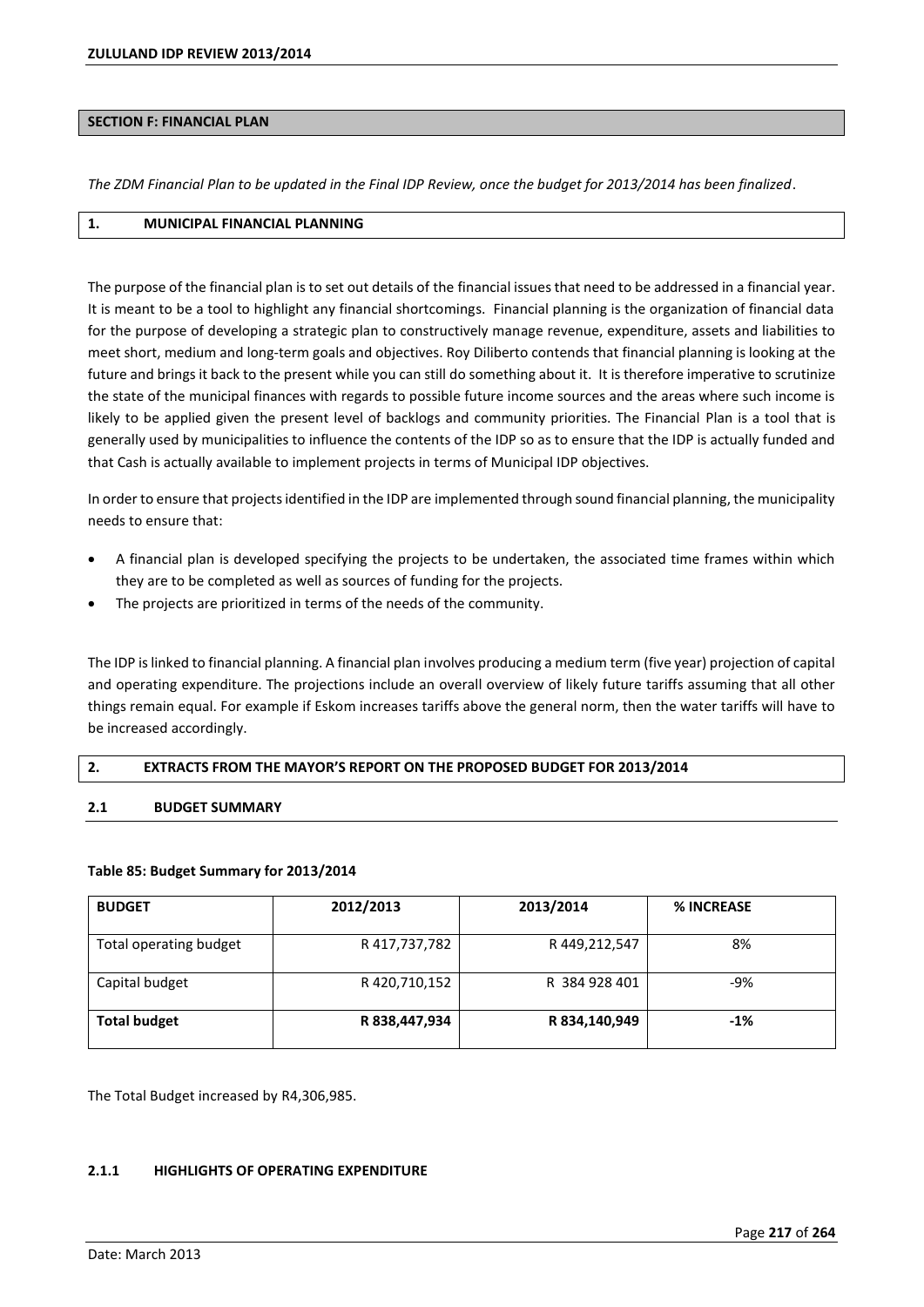### **Employee Related Costs**

The employee related costs comprises 30% of the total operating budget. The primary reason for the increase is the pension contribution of 35%, an annual increment of 6.95% including the notch increases and Indonsa staff becoming permanent.

#### **Remuneration of Councilors**

A 6.95% increment for Councilor's remuneration is provided for.

#### **Working Capital Reserve**

This is the provision for doubtful debts as a result of a non-collection level. The 5.5% increase is based on the projected inflation level.

#### **Depreciation**

This is a non cash item budgeted for as per the stipulation of the new accounting standards and is funded from backlog depreciation. The 5.5% increase is based preliminary 2012/2013 depreciation calculation.

#### **Collection costs**

This is a provision for collection costs and legal fees by external parties. The provision has increased due to planned vigorous collection including the use of collection agents.

#### **Repairs and Maintenance**

#### **Buildings**

The budgeted amount is for the maintenance of municipal buildings.

## **Vehicles**

The 5% increased is provided for due to the high expenditure on maintenance of the water tankers and the poor conditions of vehicles. New water tankers were budgeted for to add to the existing fleet of vehicles and this will also necessitate maintenance.

### **Operation Rural Water Schemes**

These funds are set aside for the maintenance of rural water schemes and to ensure sustainability of such schemes. The funds set aside for Repairs and Maintenance actually increased by R 1,117,562. The 6% increase is an inflation provision.

### **Refurbishment and maintenance.**

The 6% increase is due to inflation provision and the fact that Water and sanitation treatment plants need to be refurbished regularly to ensure sustainable and reliable water supply.

Moreover, the number of water scheme has increased.

### **Bulk Water Purification and Sewerage Treatment**

Bulk sewerage treatment and bulk water purification is based on the existing contract and there are no major increases except for the 5.5% provision increase. In addition a budget has been set aside for the purchase of raw water from the Department of Water Affairs (DWA). Previously DWA did not charge although they are legally authorized to.

Bulk electricity has also increased by as a result of the expected above average increment by Eskom (8%) and the contribution towards the new electricity network for the Water and Waste Water Treatment plants.

#### **Grants and Subsidies Paid**

The Grants and Subsidies have been phased out as there are no more grants received as part of equitable share. The only grants that are still payable to the local municipalities are the Tourism grants to local municipalities and the Water Services Provider grant to Abaqulusi local municipality.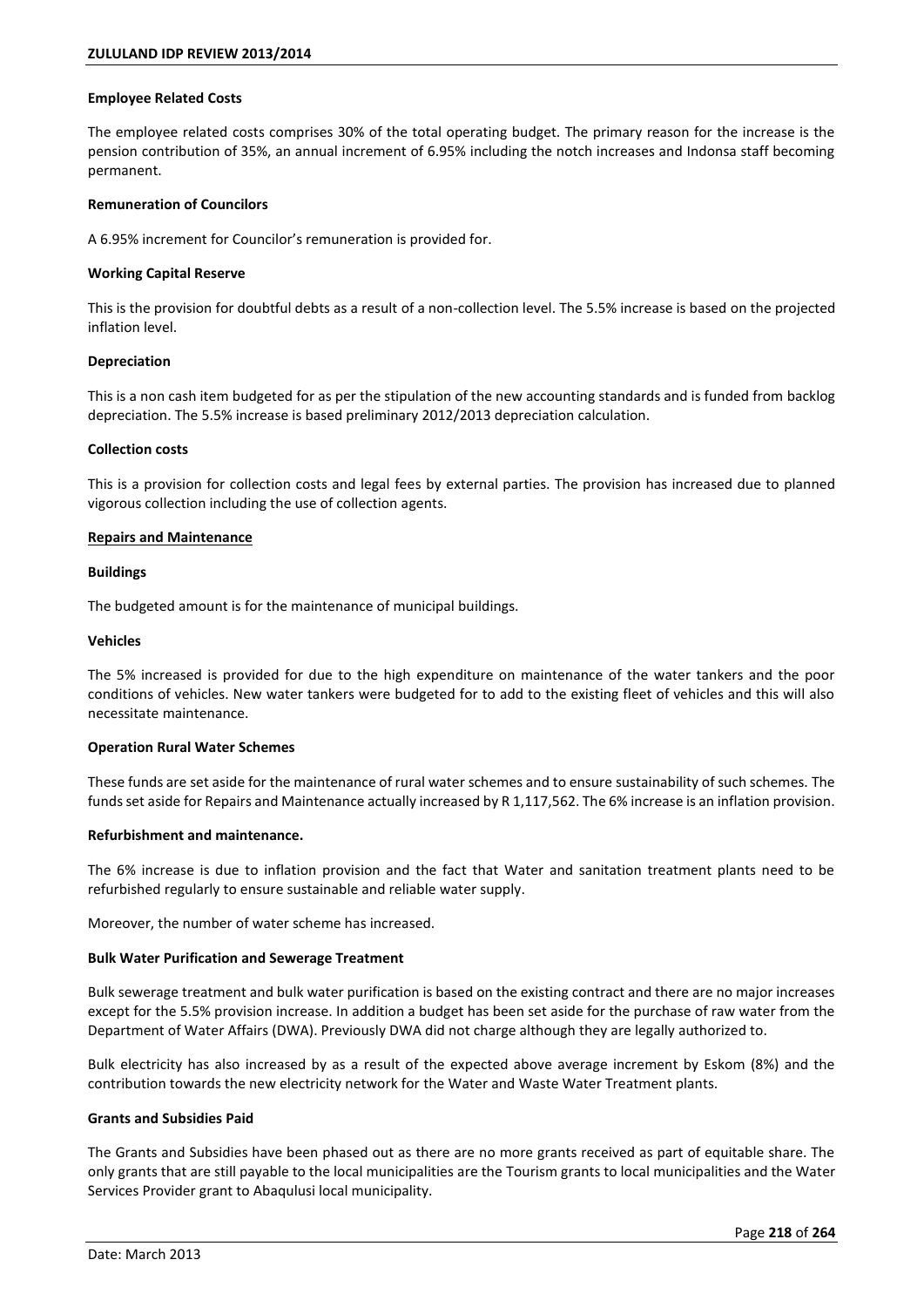General Expenses

# **Table 86: General Expenses with a Direct Impact on Communities**

| 1,336,896<br>Disaster Portfolio Projects<br>8,000,000<br><b>Unallocated Projects</b><br>2,000,000<br>Poverty Alleviation<br>3,000,000<br>Local Economic Development (LED)<br>2,500,000<br><b>Community Development</b><br>2,000,000<br><b>Community Participation</b><br>20,000,000<br><b>Emergency Water</b><br>6,000,000<br><b>Budget and IDP Community Participation</b><br>633,000<br>Women's Day Celebration<br>700,000<br>Annual report back/State of the District Address<br>2,000,000<br><b>Elderly Function</b><br>650,000<br>Kids Christmas Party<br>600,000<br>Marathon<br>3,000,000<br><b>SALGA Games</b><br>600,000<br>Mayoral Cup<br>LED Ward Projects (R60000 per ward):<br>Abaqulusi<br>1,320,000<br>480,000<br>Edumbe<br>840,000<br>Pongola<br>1,260,000<br>Nongoma<br>1,440,000<br>Ulundi<br>1,780,000<br>Widows & Orphans<br>356,506<br>Tourism Portfolio Project<br>550,000<br>Youth Day Celebration<br>280,000<br>Youth Summit<br>300,000<br>Women Summit<br>316,500<br>Ingoma Dance Competition<br>1,000,000<br><b>Music Festival</b><br>3,342,240<br><b>Water Loss Reduction</b><br>625,000<br><b>External Bursaries</b><br>600,000<br>Sports Development<br>300,000<br><b>Indigenous Games</b><br>211,000<br>Gender Conference<br>450,000<br><b>Disability Programmes</b><br>450,000<br>Princess Mandisi Health Care Centre<br>70,000<br>Youth Affairs (Drivers licenses)<br>250,000<br><b>School Uniforms</b><br>500,000<br>Widows and Orphans Event<br>69,741,142 | General Expense Items with an impact on Communities | <b>Budget</b> |
|---------------------------------------------------------------------------------------------------------------------------------------------------------------------------------------------------------------------------------------------------------------------------------------------------------------------------------------------------------------------------------------------------------------------------------------------------------------------------------------------------------------------------------------------------------------------------------------------------------------------------------------------------------------------------------------------------------------------------------------------------------------------------------------------------------------------------------------------------------------------------------------------------------------------------------------------------------------------------------------------------------------------------------------------------------------------------------------------------------------------------------------------------------------------------------------------------------------------------------------------------------------------------------------------------------------------------------------------------------------------------------------------------------------------------------------------------------------------------------------------|-----------------------------------------------------|---------------|
|                                                                                                                                                                                                                                                                                                                                                                                                                                                                                                                                                                                                                                                                                                                                                                                                                                                                                                                                                                                                                                                                                                                                                                                                                                                                                                                                                                                                                                                                                             |                                                     |               |
|                                                                                                                                                                                                                                                                                                                                                                                                                                                                                                                                                                                                                                                                                                                                                                                                                                                                                                                                                                                                                                                                                                                                                                                                                                                                                                                                                                                                                                                                                             |                                                     |               |
|                                                                                                                                                                                                                                                                                                                                                                                                                                                                                                                                                                                                                                                                                                                                                                                                                                                                                                                                                                                                                                                                                                                                                                                                                                                                                                                                                                                                                                                                                             |                                                     |               |
|                                                                                                                                                                                                                                                                                                                                                                                                                                                                                                                                                                                                                                                                                                                                                                                                                                                                                                                                                                                                                                                                                                                                                                                                                                                                                                                                                                                                                                                                                             |                                                     |               |
|                                                                                                                                                                                                                                                                                                                                                                                                                                                                                                                                                                                                                                                                                                                                                                                                                                                                                                                                                                                                                                                                                                                                                                                                                                                                                                                                                                                                                                                                                             |                                                     |               |
|                                                                                                                                                                                                                                                                                                                                                                                                                                                                                                                                                                                                                                                                                                                                                                                                                                                                                                                                                                                                                                                                                                                                                                                                                                                                                                                                                                                                                                                                                             |                                                     |               |
|                                                                                                                                                                                                                                                                                                                                                                                                                                                                                                                                                                                                                                                                                                                                                                                                                                                                                                                                                                                                                                                                                                                                                                                                                                                                                                                                                                                                                                                                                             |                                                     |               |
|                                                                                                                                                                                                                                                                                                                                                                                                                                                                                                                                                                                                                                                                                                                                                                                                                                                                                                                                                                                                                                                                                                                                                                                                                                                                                                                                                                                                                                                                                             |                                                     |               |
|                                                                                                                                                                                                                                                                                                                                                                                                                                                                                                                                                                                                                                                                                                                                                                                                                                                                                                                                                                                                                                                                                                                                                                                                                                                                                                                                                                                                                                                                                             |                                                     |               |
|                                                                                                                                                                                                                                                                                                                                                                                                                                                                                                                                                                                                                                                                                                                                                                                                                                                                                                                                                                                                                                                                                                                                                                                                                                                                                                                                                                                                                                                                                             |                                                     |               |
|                                                                                                                                                                                                                                                                                                                                                                                                                                                                                                                                                                                                                                                                                                                                                                                                                                                                                                                                                                                                                                                                                                                                                                                                                                                                                                                                                                                                                                                                                             |                                                     |               |
|                                                                                                                                                                                                                                                                                                                                                                                                                                                                                                                                                                                                                                                                                                                                                                                                                                                                                                                                                                                                                                                                                                                                                                                                                                                                                                                                                                                                                                                                                             |                                                     |               |
|                                                                                                                                                                                                                                                                                                                                                                                                                                                                                                                                                                                                                                                                                                                                                                                                                                                                                                                                                                                                                                                                                                                                                                                                                                                                                                                                                                                                                                                                                             |                                                     |               |
|                                                                                                                                                                                                                                                                                                                                                                                                                                                                                                                                                                                                                                                                                                                                                                                                                                                                                                                                                                                                                                                                                                                                                                                                                                                                                                                                                                                                                                                                                             |                                                     |               |
|                                                                                                                                                                                                                                                                                                                                                                                                                                                                                                                                                                                                                                                                                                                                                                                                                                                                                                                                                                                                                                                                                                                                                                                                                                                                                                                                                                                                                                                                                             |                                                     |               |
|                                                                                                                                                                                                                                                                                                                                                                                                                                                                                                                                                                                                                                                                                                                                                                                                                                                                                                                                                                                                                                                                                                                                                                                                                                                                                                                                                                                                                                                                                             |                                                     |               |
|                                                                                                                                                                                                                                                                                                                                                                                                                                                                                                                                                                                                                                                                                                                                                                                                                                                                                                                                                                                                                                                                                                                                                                                                                                                                                                                                                                                                                                                                                             |                                                     |               |
|                                                                                                                                                                                                                                                                                                                                                                                                                                                                                                                                                                                                                                                                                                                                                                                                                                                                                                                                                                                                                                                                                                                                                                                                                                                                                                                                                                                                                                                                                             |                                                     |               |
|                                                                                                                                                                                                                                                                                                                                                                                                                                                                                                                                                                                                                                                                                                                                                                                                                                                                                                                                                                                                                                                                                                                                                                                                                                                                                                                                                                                                                                                                                             |                                                     |               |
|                                                                                                                                                                                                                                                                                                                                                                                                                                                                                                                                                                                                                                                                                                                                                                                                                                                                                                                                                                                                                                                                                                                                                                                                                                                                                                                                                                                                                                                                                             |                                                     |               |
|                                                                                                                                                                                                                                                                                                                                                                                                                                                                                                                                                                                                                                                                                                                                                                                                                                                                                                                                                                                                                                                                                                                                                                                                                                                                                                                                                                                                                                                                                             |                                                     |               |
|                                                                                                                                                                                                                                                                                                                                                                                                                                                                                                                                                                                                                                                                                                                                                                                                                                                                                                                                                                                                                                                                                                                                                                                                                                                                                                                                                                                                                                                                                             |                                                     |               |
|                                                                                                                                                                                                                                                                                                                                                                                                                                                                                                                                                                                                                                                                                                                                                                                                                                                                                                                                                                                                                                                                                                                                                                                                                                                                                                                                                                                                                                                                                             |                                                     |               |
|                                                                                                                                                                                                                                                                                                                                                                                                                                                                                                                                                                                                                                                                                                                                                                                                                                                                                                                                                                                                                                                                                                                                                                                                                                                                                                                                                                                                                                                                                             |                                                     |               |
|                                                                                                                                                                                                                                                                                                                                                                                                                                                                                                                                                                                                                                                                                                                                                                                                                                                                                                                                                                                                                                                                                                                                                                                                                                                                                                                                                                                                                                                                                             |                                                     |               |
|                                                                                                                                                                                                                                                                                                                                                                                                                                                                                                                                                                                                                                                                                                                                                                                                                                                                                                                                                                                                                                                                                                                                                                                                                                                                                                                                                                                                                                                                                             |                                                     |               |
|                                                                                                                                                                                                                                                                                                                                                                                                                                                                                                                                                                                                                                                                                                                                                                                                                                                                                                                                                                                                                                                                                                                                                                                                                                                                                                                                                                                                                                                                                             |                                                     |               |
|                                                                                                                                                                                                                                                                                                                                                                                                                                                                                                                                                                                                                                                                                                                                                                                                                                                                                                                                                                                                                                                                                                                                                                                                                                                                                                                                                                                                                                                                                             |                                                     |               |
|                                                                                                                                                                                                                                                                                                                                                                                                                                                                                                                                                                                                                                                                                                                                                                                                                                                                                                                                                                                                                                                                                                                                                                                                                                                                                                                                                                                                                                                                                             |                                                     |               |
|                                                                                                                                                                                                                                                                                                                                                                                                                                                                                                                                                                                                                                                                                                                                                                                                                                                                                                                                                                                                                                                                                                                                                                                                                                                                                                                                                                                                                                                                                             |                                                     |               |
|                                                                                                                                                                                                                                                                                                                                                                                                                                                                                                                                                                                                                                                                                                                                                                                                                                                                                                                                                                                                                                                                                                                                                                                                                                                                                                                                                                                                                                                                                             |                                                     |               |
|                                                                                                                                                                                                                                                                                                                                                                                                                                                                                                                                                                                                                                                                                                                                                                                                                                                                                                                                                                                                                                                                                                                                                                                                                                                                                                                                                                                                                                                                                             |                                                     |               |
|                                                                                                                                                                                                                                                                                                                                                                                                                                                                                                                                                                                                                                                                                                                                                                                                                                                                                                                                                                                                                                                                                                                                                                                                                                                                                                                                                                                                                                                                                             |                                                     |               |
|                                                                                                                                                                                                                                                                                                                                                                                                                                                                                                                                                                                                                                                                                                                                                                                                                                                                                                                                                                                                                                                                                                                                                                                                                                                                                                                                                                                                                                                                                             |                                                     |               |
|                                                                                                                                                                                                                                                                                                                                                                                                                                                                                                                                                                                                                                                                                                                                                                                                                                                                                                                                                                                                                                                                                                                                                                                                                                                                                                                                                                                                                                                                                             |                                                     |               |
|                                                                                                                                                                                                                                                                                                                                                                                                                                                                                                                                                                                                                                                                                                                                                                                                                                                                                                                                                                                                                                                                                                                                                                                                                                                                                                                                                                                                                                                                                             |                                                     |               |
|                                                                                                                                                                                                                                                                                                                                                                                                                                                                                                                                                                                                                                                                                                                                                                                                                                                                                                                                                                                                                                                                                                                                                                                                                                                                                                                                                                                                                                                                                             |                                                     |               |
|                                                                                                                                                                                                                                                                                                                                                                                                                                                                                                                                                                                                                                                                                                                                                                                                                                                                                                                                                                                                                                                                                                                                                                                                                                                                                                                                                                                                                                                                                             |                                                     |               |
|                                                                                                                                                                                                                                                                                                                                                                                                                                                                                                                                                                                                                                                                                                                                                                                                                                                                                                                                                                                                                                                                                                                                                                                                                                                                                                                                                                                                                                                                                             | <b>Total Community and Social Expenditure</b>       |               |

**Table 87: Capital Expenditure** 

Vehicles 3,000,000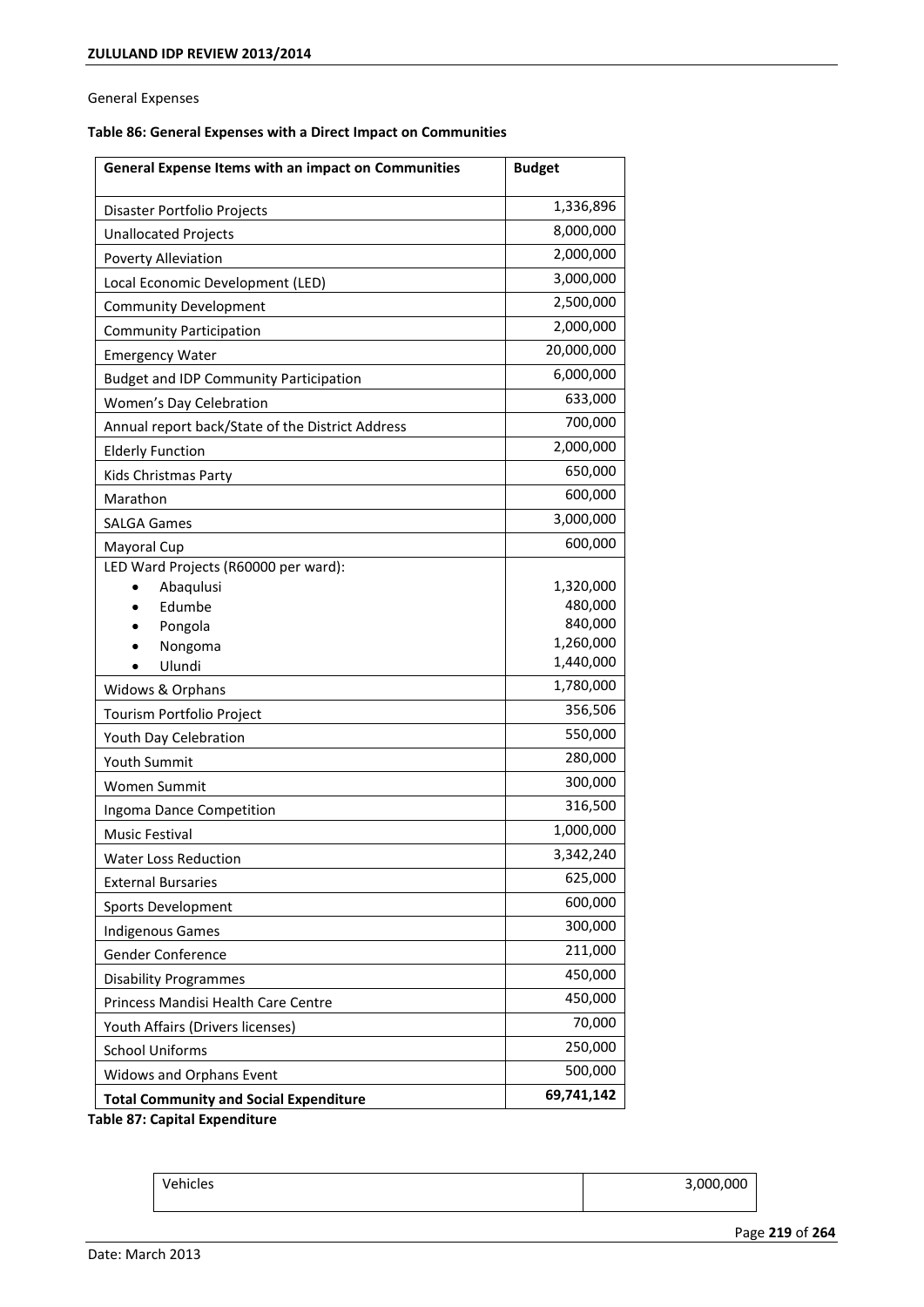| Furniture and Equipment               | 844,294    |
|---------------------------------------|------------|
| Computers                             | 1,059,980  |
| Software & Licenses                   | 1,481,726  |
| <b>WSP STORES</b>                     | 2,000,000  |
| Electronic Document Management System | 669,161    |
| <b>New Offices</b>                    | 4,500 000  |
| <b>Meters</b>                         | 3,342,240  |
| <b>WATER TANKERS</b>                  | 3,000,000  |
| <b>COMMUNITY HALL</b>                 | 6,000,000  |
| <b>Sub Total</b>                      | 25,897,401 |

| <b>DWA-Funds</b>                                                       |             |
|------------------------------------------------------------------------|-------------|
| DWA Grant has decreased by R9 259 000 from R64 600<br>$\bullet$        |             |
| 000                                                                    | 55 341 000  |
| <b>MIG Funds</b>                                                       |             |
| MIG has decreased by R 13 942 000 from R275 487 000<br>to R261 545 000 |             |
|                                                                        | 261 545 000 |
| <b>Municipal water infrastructure Gant</b>                             | 37 170 000  |
|                                                                        |             |
| <b>ACIP</b>                                                            | 640 000     |
| <b>INFRASTRUCTURE SPORT FACILITIES</b>                                 | 2,469,000   |
| <b>Rural Roads Asset Management</b>                                    | 1866000     |
| <b>Sub Total</b>                                                       | 359,031,000 |

**Total Capital R 384,928,401**

# **2.1.2 HIGHLIGHTS OF OPERATING INCOME**

The sources of funding are important to ensure that the budget is actually funded and cash backed. The following items warrant specific mention: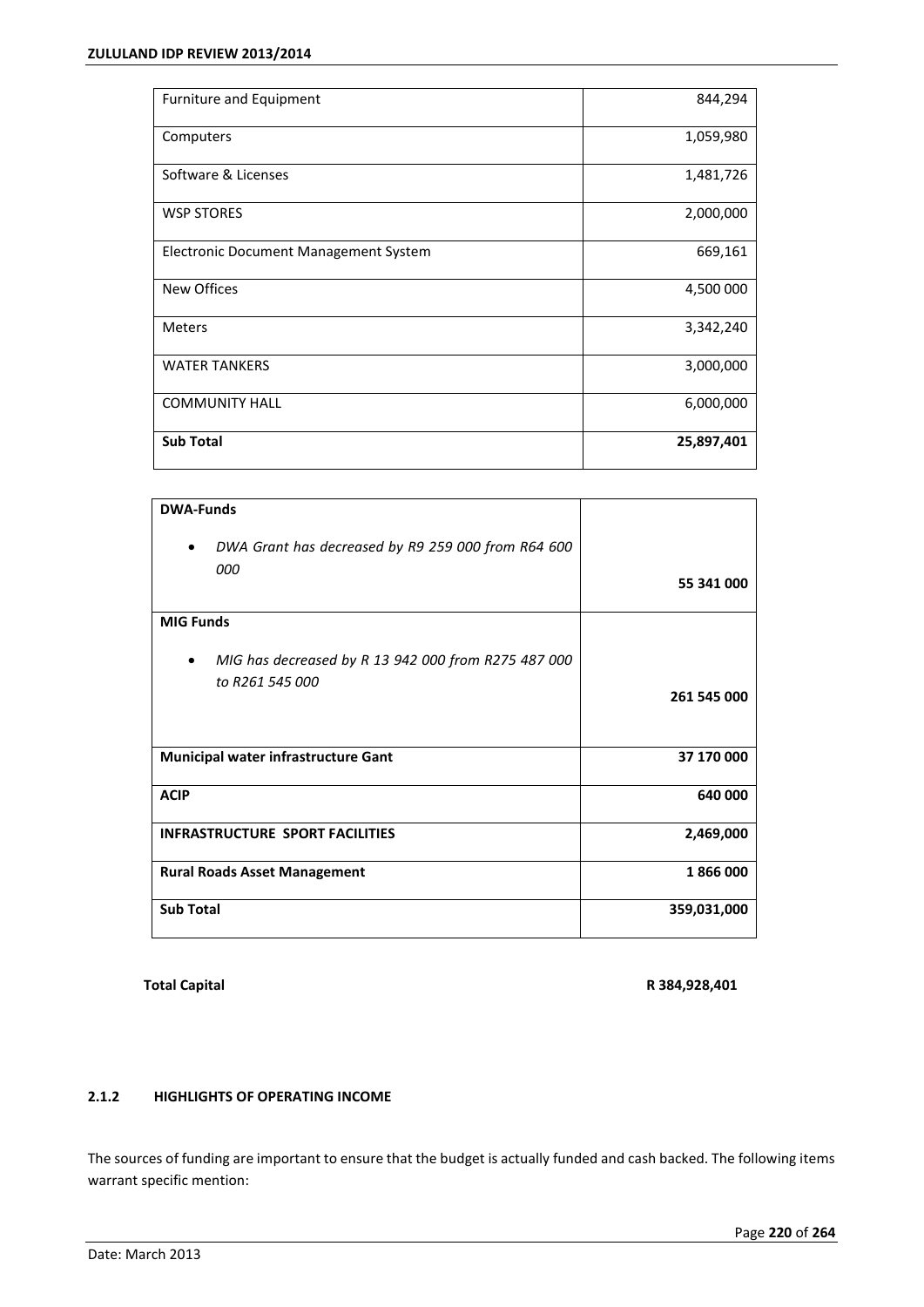# **Sale of Water and Sewerage Fees**

Sale of water is based on the proposed tariff structure. The amounts budgeted for has not taken into account the payment level and as a result, an amount of R3 403 7111 has been set aside as a provision for working capital reserve (provision for non-collection).

# **Rent of Facilities**

The income is expected from renting of pack homes by WSSA and IEC. The increase is expected to be 5%.

# **Interest Income**

Interest Income is expected to increase as a result of interest rates, from R 12 566 926 to 13 981,389.

# **Equitable Share**

Equitable share has been substantially increased by R18 076 from R258 854 000 to R276 930 000.

# **Table 88: Other Operation Income Expected**

| <b>Water Service Operating Subsidy</b>              | 8,821,000  |
|-----------------------------------------------------|------------|
| Water Service Operating Subsidy (Capacity Building) | 300 000    |
| Indonsa Grant                                       | 1,639,000  |
| EPWP                                                | 2,942,000  |
| <b>MSIG</b>                                         | 890,000    |
| <b>FMG</b>                                          | 1,250,000  |
| <b>TOTAL</b>                                        | 15,842,000 |

# **2.1.3 HIGHLIGHTS OF CAPITAL INCOME**

*To be updated in the Final IDP Review*.

# **Table 89: Capital Income**

| <b>Capital Income</b>               | <b>Budget</b> |
|-------------------------------------|---------------|
| Own revenue                         | R 19 655 516  |
| MIG                                 | R 275 487 000 |
| <b>DWAF</b>                         | R 81 100 000  |
| Airport Grant                       | R 20 000 000  |
| <b>Rural Roads Asset Management</b> | R 1 776 000   |
| TOTAL                               | R 398 018 516 |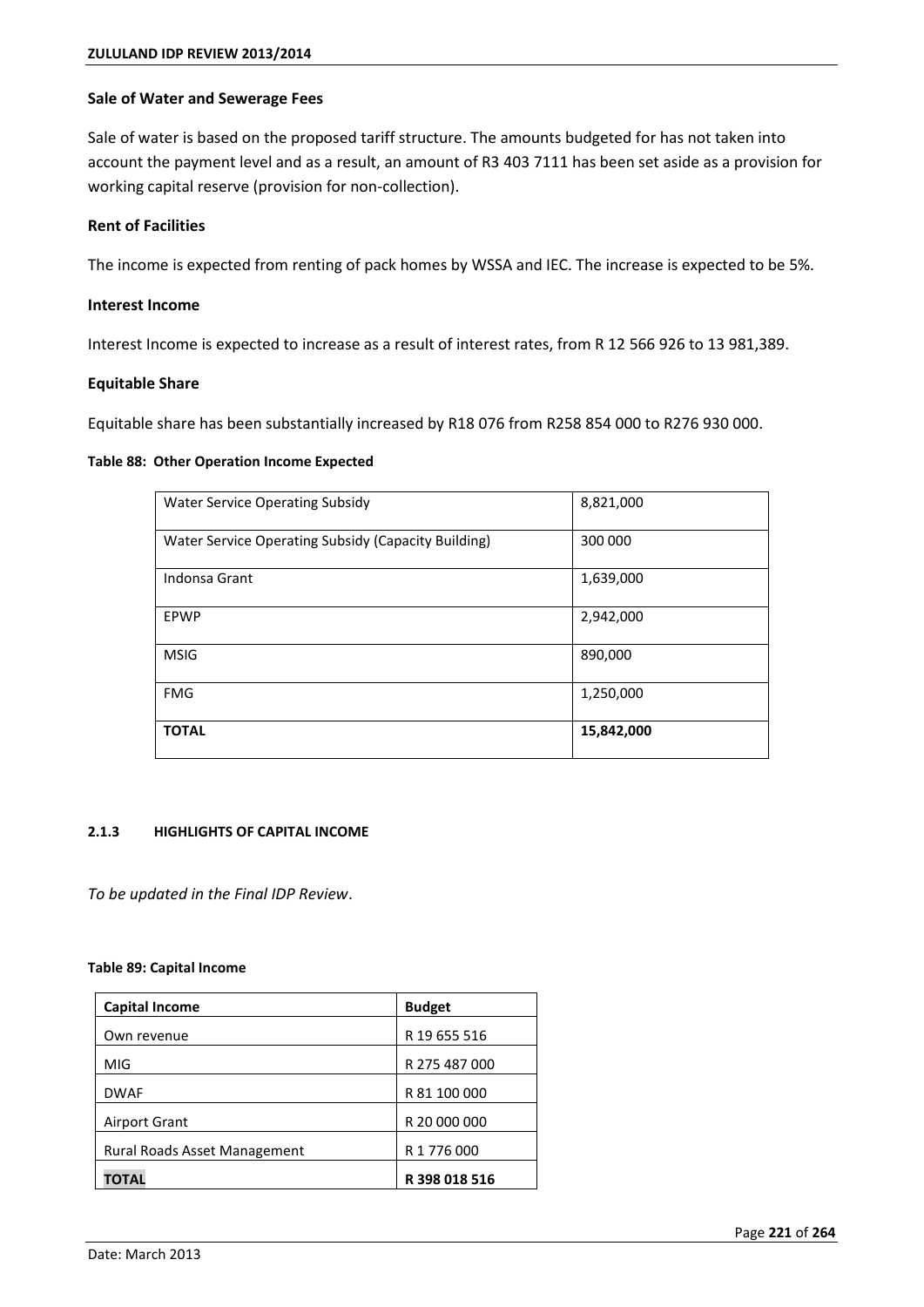# **3. ZDM 2012/2013 BUDGET**

# *To be included in the Final IDP Review*.

Section 26(h) of the Municipal Systems Act provides that an integrated development plan must reflect a financial plan, which must include a budget projection for at least the next three years.

| <b>OPERATING</b>   |             |             |                   |
|--------------------|-------------|-------------|-------------------|
| <b>CATEGORIES</b>  | 2011/2012   | 2012/2013   | <b>PERCENTAGE</b> |
| <b>Salaries</b>    | 85,554,043  | 98,498,909  | 26%               |
| Councillor         |             |             |                   |
| Allowance          | 5,466,680   | 5,938,643   | 2%                |
| Repairs<br>and     |             |             |                   |
| Maintenance        | 40,232,314  | 40,646,119  | 10.70%            |
| <b>Bulk</b>        |             |             |                   |
| Purchases          | 52,428,908  | 71,788,590  | 19%               |
| General            |             |             |                   |
| Expenses           | 122,612,604 | 122,825,370 | 33%               |
| Depreciation       | 33,108,000  | 31,573,791  | 8%                |
| Grants<br>and      |             |             |                   |
| <b>Subsidies</b>   | 1,080,879   | 1,151,732   | 0.30%             |
| Other              | 3,600,589   | 4,524,459   | 1%                |
| <b>Grand Total</b> | 344,084,017 | 376,947,613 | 100%              |

# **Table 90: Operating Expenditure 2012/2013**

# **Figure 39: Operating Expenditure 2012/2013**



**Figure 40: Operating Income 2012/2013**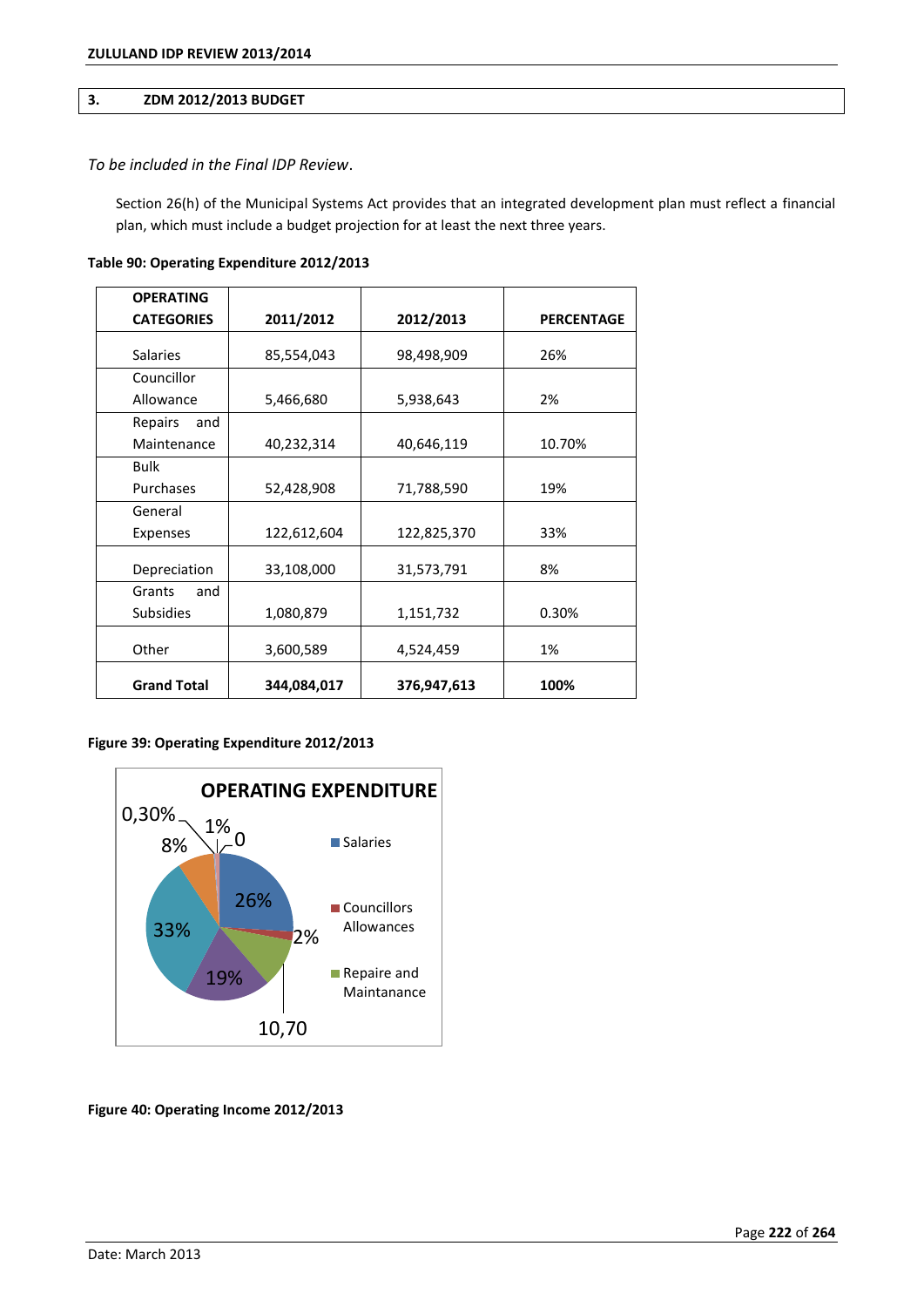

# **Table 91: Capital Revenue 2012/2013**

| <b>CAPITAL REVENUE</b> | 2011/2012     | 2012/2013   | <b>PERCENTAGE</b> |
|------------------------|---------------|-------------|-------------------|
| <b>GRANTS</b>          | 287,100,000   | 378,363,000 | 95%               |
| ACCUMULATED SURPLUS    | 19,264,000    | 19,655,516  | 5%                |
| <b>TOTAL</b>           | R 306,364,000 | 398,018,516 | 100%              |

# **Figure 41: Capital Revenue 2012/2013**



Operating grants represent a major portion of the Zululand District Municipality's Operating budget because the district is predominantly rural.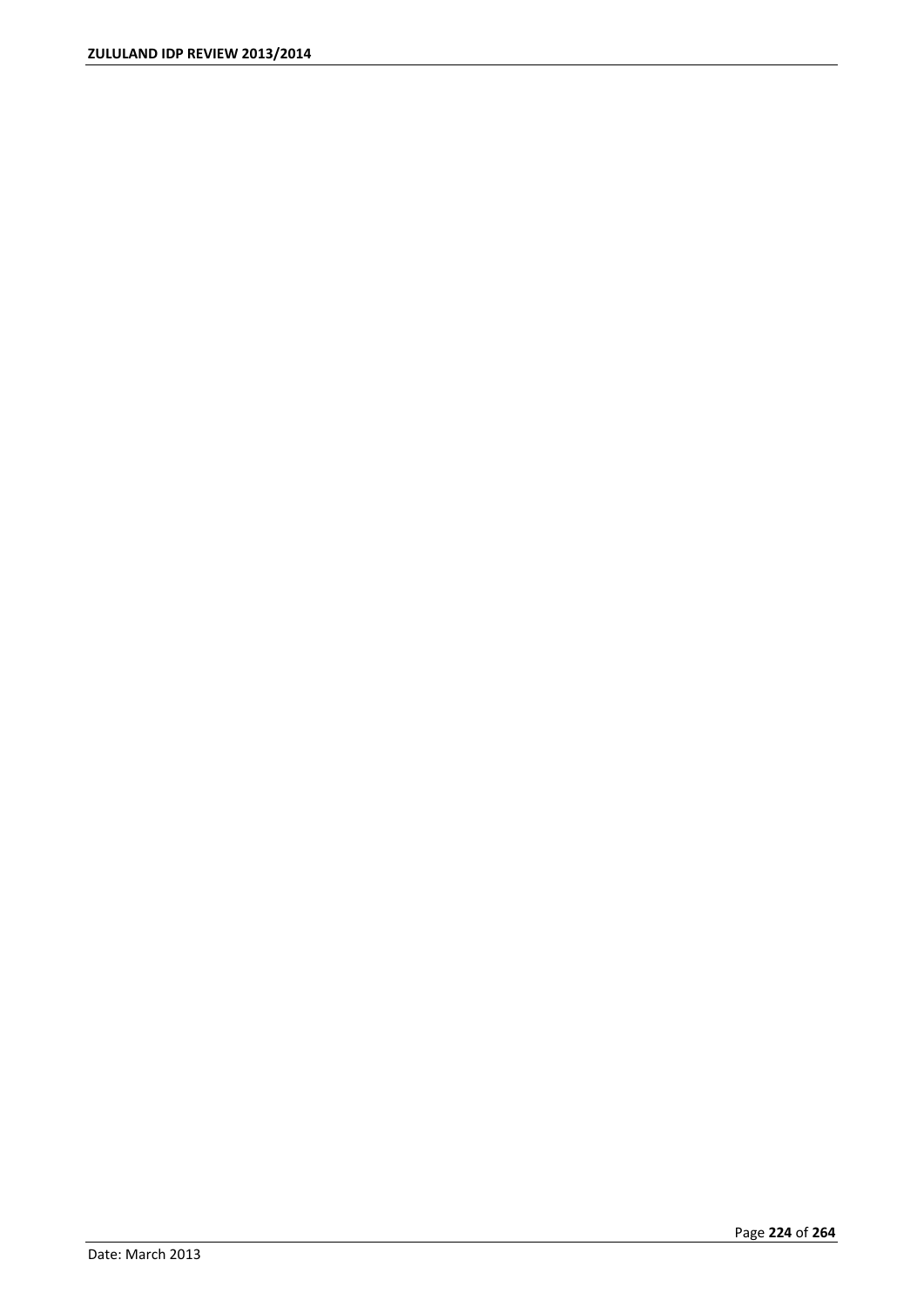### **Table 92: Budgeted Financial Position**

| <b>Description</b>                                                                                                                                                                                                                                                              | 2008/9                                          | 2009/10                                            | 2010/11                                            | Current Year 2011/12                |                                     |                                     |                                  | 2012/13 Medium Term Revenue & Expenditure<br>Framework |                                                      |                                  |
|---------------------------------------------------------------------------------------------------------------------------------------------------------------------------------------------------------------------------------------------------------------------------------|-------------------------------------------------|----------------------------------------------------|----------------------------------------------------|-------------------------------------|-------------------------------------|-------------------------------------|----------------------------------|--------------------------------------------------------|------------------------------------------------------|----------------------------------|
| R thousand                                                                                                                                                                                                                                                                      | Audited<br>Outcome                              | Audited<br>Outcome                                 | Audited<br>Outcome                                 | Original<br><b>Budget</b>           | Adjusted<br><b>Budget</b>           | Full<br>Year<br>Forecast            | Pre-audit<br>outcome             | <b>Budget Year</b><br>2012/13                          | <b>Budget Year</b><br>+1 2013/14                     | <b>Budget Year</b><br>+2 2014/15 |
| <b>ASSETS</b>                                                                                                                                                                                                                                                                   |                                                 |                                                    |                                                    |                                     |                                     |                                     |                                  |                                                        |                                                      |                                  |
| <b>Current assets</b>                                                                                                                                                                                                                                                           |                                                 |                                                    |                                                    |                                     |                                     |                                     |                                  |                                                        |                                                      |                                  |
| Cash                                                                                                                                                                                                                                                                            | 77 663                                          | 148 170                                            | 5                                                  |                                     |                                     |                                     |                                  |                                                        |                                                      |                                  |
| Call investment deposits                                                                                                                                                                                                                                                        | $\overline{\phantom{a}}$                        | $\overline{\phantom{0}}$                           | 175 008                                            | $\overline{\phantom{a}}$            | $\overline{\phantom{a}}$            | $\overline{\phantom{0}}$            |                                  |                                                        | $\overline{\phantom{m}}$                             |                                  |
| Consumer debtors                                                                                                                                                                                                                                                                | 3633                                            | 6 2 8 8                                            | 3973                                               | 3 1 2 3                             | 3 1 2 3                             | 3 1 2 3                             | 3 1 2 3                          | 6766                                                   | $\overline{\phantom{0}}$                             |                                  |
| Other debtors                                                                                                                                                                                                                                                                   | 4 5 6 5                                         | 9566                                               | 3 2 8 7                                            |                                     |                                     |                                     |                                  |                                                        |                                                      |                                  |
| Current portion of long-term receivables                                                                                                                                                                                                                                        | 41 878                                          | 41                                                 | 22 004                                             |                                     |                                     |                                     |                                  |                                                        |                                                      |                                  |
| Inventory                                                                                                                                                                                                                                                                       | 904                                             | 3993                                               | 1870                                               |                                     |                                     |                                     |                                  |                                                        |                                                      |                                  |
| <b>Total current assets</b>                                                                                                                                                                                                                                                     | 128 643                                         | 168 058                                            | 206 147                                            | 3 1 2 3                             | 3 1 2 3                             | 3 1 2 3                             | 3 1 2 3                          | 6766                                                   | $\sim$                                               | $\sim$                           |
| Non current assets<br>Long-term receivables<br>Investments<br>Investment property<br>Investment in Associate<br>Property, plant and equipment<br>Agricultural<br>Biological<br>Intangible<br>Other non-current assets<br><b>Total non current assets</b><br><b>TOTAL ASSETS</b> | 859<br>1071383<br>379<br>1 072 622<br>1 201 266 | 1049<br>1 167 616<br>265<br>1 168 929<br>1 336 988 | 2516<br>1 293 664<br>211<br>1 296 390<br>1 502 538 | 248 052<br>248 052<br>251 175       | 313 052<br>313 052<br>316 175       | 313 052<br>313 052<br>316 175       | 313 052<br>313 052<br>316 175    | 398 019<br>398 019<br>404 785                          | 353 063<br>353 063<br>353 063                        | 333745<br>333 745<br>333 745     |
| <b>LIABILITIES</b>                                                                                                                                                                                                                                                              |                                                 |                                                    |                                                    |                                     |                                     |                                     |                                  |                                                        |                                                      |                                  |
| <b>Current liabilities</b>                                                                                                                                                                                                                                                      |                                                 |                                                    |                                                    |                                     |                                     |                                     |                                  |                                                        |                                                      |                                  |
| Bank overdraft                                                                                                                                                                                                                                                                  |                                                 |                                                    | 30 395                                             |                                     |                                     |                                     |                                  |                                                        |                                                      |                                  |
| Borrowing                                                                                                                                                                                                                                                                       | 1 2 6 5                                         | 1544                                               | 34 666                                             | $\overline{\phantom{0}}$            | $\overline{\phantom{a}}$            | $\overline{\phantom{0}}$            | -                                | $\overline{\phantom{0}}$                               | $\overline{\phantom{m}}$                             |                                  |
| Consumer deposits                                                                                                                                                                                                                                                               | 3 2 6 5                                         | 3 2 6 3                                            | 3 2 7 9                                            |                                     |                                     |                                     |                                  |                                                        |                                                      |                                  |
| Trade and other payables                                                                                                                                                                                                                                                        | 79 233                                          | 84 056                                             | 89 391                                             | $\overline{\phantom{0}}$            | $\overline{\phantom{m}}$            | $\overline{\phantom{0}}$            | $\overline{\phantom{0}}$         | $\overline{\phantom{a}}$                               | $\overline{\phantom{a}}$                             |                                  |
| Provisions                                                                                                                                                                                                                                                                      |                                                 |                                                    |                                                    |                                     |                                     |                                     |                                  |                                                        |                                                      |                                  |
| <b>Total current liabilities</b>                                                                                                                                                                                                                                                | 83 762                                          | 88 864                                             | 157 731                                            | $\overline{\phantom{a}}$            | $\overline{\phantom{a}}$            | $\qquad \qquad -$                   | $\overline{\phantom{a}}$         | $\overline{\phantom{a}}$                               | $\overline{\phantom{a}}$                             | $\overline{\phantom{a}}$         |
| Non current liabilities<br>Borrowing<br>Provisions                                                                                                                                                                                                                              | 4 3 6 4<br>$\overline{\phantom{0}}$             | 3 1 5 3<br>$\overline{\phantom{a}}$                | 1 3 6 2<br>$\overline{a}$                          | 1 2 6 5<br>$\overline{\phantom{0}}$ | 1 2 6 5<br>$\overline{\phantom{a}}$ | 1 2 6 5<br>$\overline{\phantom{0}}$ | 1265<br>$\overline{\phantom{0}}$ | $\overline{\phantom{0}}$<br>$\overline{\phantom{0}}$   | $\overline{\phantom{0}}$<br>$\overline{\phantom{0}}$ |                                  |

Page **225** of **264**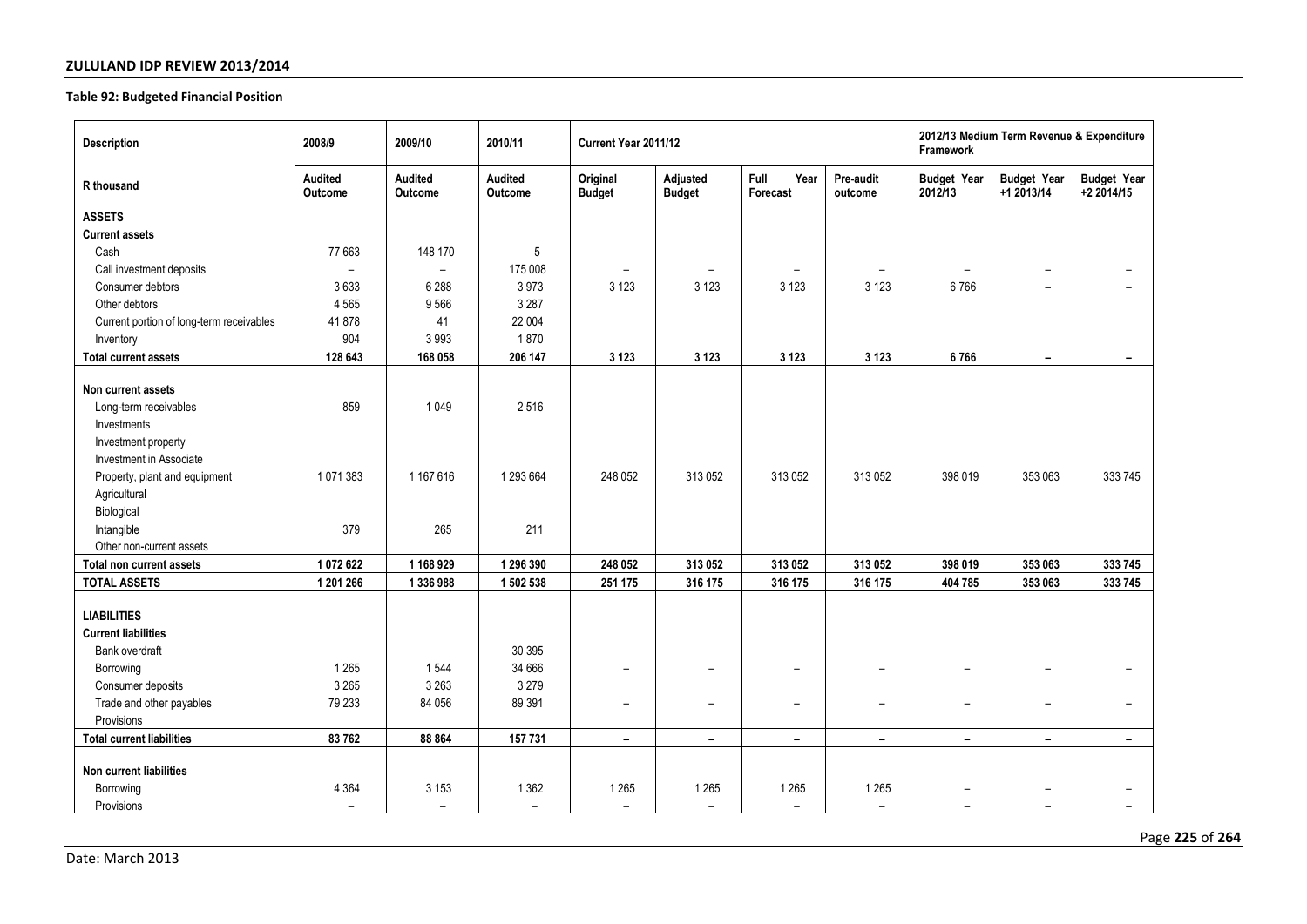| <b>Description</b>                   | 2008/9                           | 2009/10                          | 2010/11            | Current Year 2011/12      |                           |                          |                      | 2012/13 Medium Term Revenue & Expenditure<br>Framework |                                  |                                  |
|--------------------------------------|----------------------------------|----------------------------------|--------------------|---------------------------|---------------------------|--------------------------|----------------------|--------------------------------------------------------|----------------------------------|----------------------------------|
| R thousand                           | <b>Audited</b><br><b>Outcome</b> | <b>Audited</b><br><b>Outcome</b> | Audited<br>Outcome | Original<br><b>Budget</b> | Adjusted<br><b>Budget</b> | Year<br>Full<br>Forecast | Pre-audit<br>outcome | <b>Budget Year</b><br>2012/13                          | <b>Budget Year</b><br>+1 2013/14 | <b>Budget Year</b><br>+2 2014/15 |
| Total non current liabilities        | 4 3 6 4                          | 3 1 5 3                          | 1 3 6 2            | 1265                      | 1 2 6 5                   | 1265                     | 1 2 6 5              | -                                                      | -                                |                                  |
| <b>TOTAL LIABILITIES</b>             | 88 126                           | 92 017                           | 159 093            | 1265                      | 1 2 6 5                   | 1265                     | 1 265                | -                                                      | $\overline{\phantom{0}}$         |                                  |
| <b>NET ASSETS</b>                    | 1 113 139                        | 1 244 971                        | 1 343 444          | 249 910                   | 314 910                   | 314 910                  | 314 910              | 404 785                                                | 353 063                          | 333 745                          |
| <b>COMMUNITY WEALTH/EQUITY</b>       |                                  |                                  |                    |                           |                           |                          |                      |                                                        |                                  |                                  |
| Accumulated Surplus/(Deficit)        | 1 113 139                        | 1 244 971                        | 1 343 444          | 249 910                   | 314 910                   | 314 910                  | 314 910              | 404 785                                                | 353 063                          | 333 745                          |
| Reserves                             | -                                | $\overline{\phantom{0}}$         |                    | $\overline{\phantom{0}}$  | $\overline{\phantom{0}}$  | -                        |                      | -                                                      |                                  |                                  |
| Minorities' interests                |                                  |                                  |                    |                           |                           |                          |                      |                                                        |                                  |                                  |
| <b>TOTAL COMMUNITY WEALTH/EQUITY</b> | 1 113 139                        | 1 244 971                        | 1 343 444          | 249 910                   | 314 910                   | 314 910                  | 314 910              | 404 785                                                | 353 063                          | 333 745                          |

**Table 93: Budget Summary** 

| <b>Description</b>                                               | 2008/9             | 2009/10                          | 2010/11            | Current Year 2011/12      |                           |                          |                          | 2012/13 Medium Term Revenue & Expenditure<br>Framework |                                  |                                  |  |
|------------------------------------------------------------------|--------------------|----------------------------------|--------------------|---------------------------|---------------------------|--------------------------|--------------------------|--------------------------------------------------------|----------------------------------|----------------------------------|--|
| R thousands                                                      | Audited<br>Outcome | <b>Audited</b><br><b>Outcome</b> | Audited<br>Outcome | Original<br><b>Budget</b> | Adjusted<br><b>Budget</b> | Full<br>Year<br>Forecast | Pre-audit<br>outcome     | <b>Budget Year</b><br>2012/13                          | <b>Budget Year</b><br>+1 2013/14 | <b>Budget Year</b><br>+2 2014/15 |  |
| <b>Financial Performance</b>                                     |                    |                                  |                    |                           |                           |                          |                          |                                                        |                                  |                                  |  |
| Property rates                                                   |                    |                                  |                    |                           |                           |                          | $\overline{\phantom{0}}$ |                                                        |                                  | $\overline{\phantom{0}}$         |  |
| Service charges                                                  | 18 3 22            | 17692                            | 23 686             | 19 901                    | 19 901                    | 19 901                   | 19 901                   | 33 163                                                 |                                  |                                  |  |
| Investment revenue                                               | 21 195             | 9 3 5 1                          | 12 3 17            | 12 067                    | 12 067                    | 12 067                   | 12 067                   | 12 5 67                                                | 13 24 6                          | 13 961                           |  |
| Transfers recognised - operational                               |                    | 410 015                          | 418 603            | 238 063                   | 252 063                   | 252 063                  | 252 063                  | 271 333                                                | 290 097                          | 311 448                          |  |
| Other own revenue                                                | 351821             | 2792                             | 2092               | 48 803                    | 60 053                    | 60 053                   | 60 053                   | 61884                                                  | 50 639                           | 49 9 21                          |  |
| Total Revenue (excluding capital transfers and<br>contributions) | 391 338            | 439 851                          | 456 698            | 318 834                   | 344 084                   | 344 084                  | 344 084                  | 378 948                                                | 353 982                          | 375 330                          |  |
| Employee costs                                                   | 59 638             | 74 960                           | 84 261             | 85 304                    | 85 304                    | 85 304                   | 85 304                   | 98 4 99                                                | 105 432                          | 115 027                          |  |
| Remuneration of councillors                                      | 4 9 3 4            | 5039                             | 4792               | 5467                      | 5717                      | 5717                     | 5717                     | 5939                                                   | 6479                             | 7 0 6 9                          |  |
| Depreciation & asset impairment                                  | 30 0 29            | 31979                            | 31 574             | 33 108                    | 33 108                    | 33 108                   | 33 108                   | 31 574                                                 |                                  |                                  |  |
| Finance charges                                                  | 833                | 697                              | 618                | 310                       | 310                       | 310                      | 310                      | 50                                                     | 53                               | 56                               |  |
| Materials and bulk purchases                                     | 25 188             | 35 0 64                          | 39 166             | 49 9 29                   | 52 4 29                   | 52 4 29                  | 52 4 29                  | 71 789                                                 | 75 665                           | 79 751                           |  |
| Transfers and grants                                             | 813                | 845                              | 900                | 1 0 8 1                   | 1081                      | 1081                     | 1 0 8 1                  | 1 1 5 2                                                | 490                              | 490                              |  |
| Other expenditure                                                | 145 930            | 160 762                          | 165 223            | 103 403                   | 125 903                   | 125 903                  | 125 903                  | 129 300                                                | 123 021                          | 127 784                          |  |
| <b>Total Expenditure</b>                                         | 267 365            | 309 346                          | 326 534            | 278 602                   | 303 852                   | 303 852                  | 303 852                  | 338 301                                                | 311 141                          | 330 176                          |  |
| Surplus/(Deficit)                                                | 123 973            | 130 505                          | 130 164            | 40 232                    | 40 232                    | 40 232                   | 40 232                   | 40 646                                                 | 42 841                           | 45 154                           |  |
| Transfers recognised - capital                                   |                    |                                  |                    | 228 788                   | 293 788                   | 293 788                  | 293 788                  | 378 363                                                | 338 670                          | 318 575                          |  |

Page **226** of **264**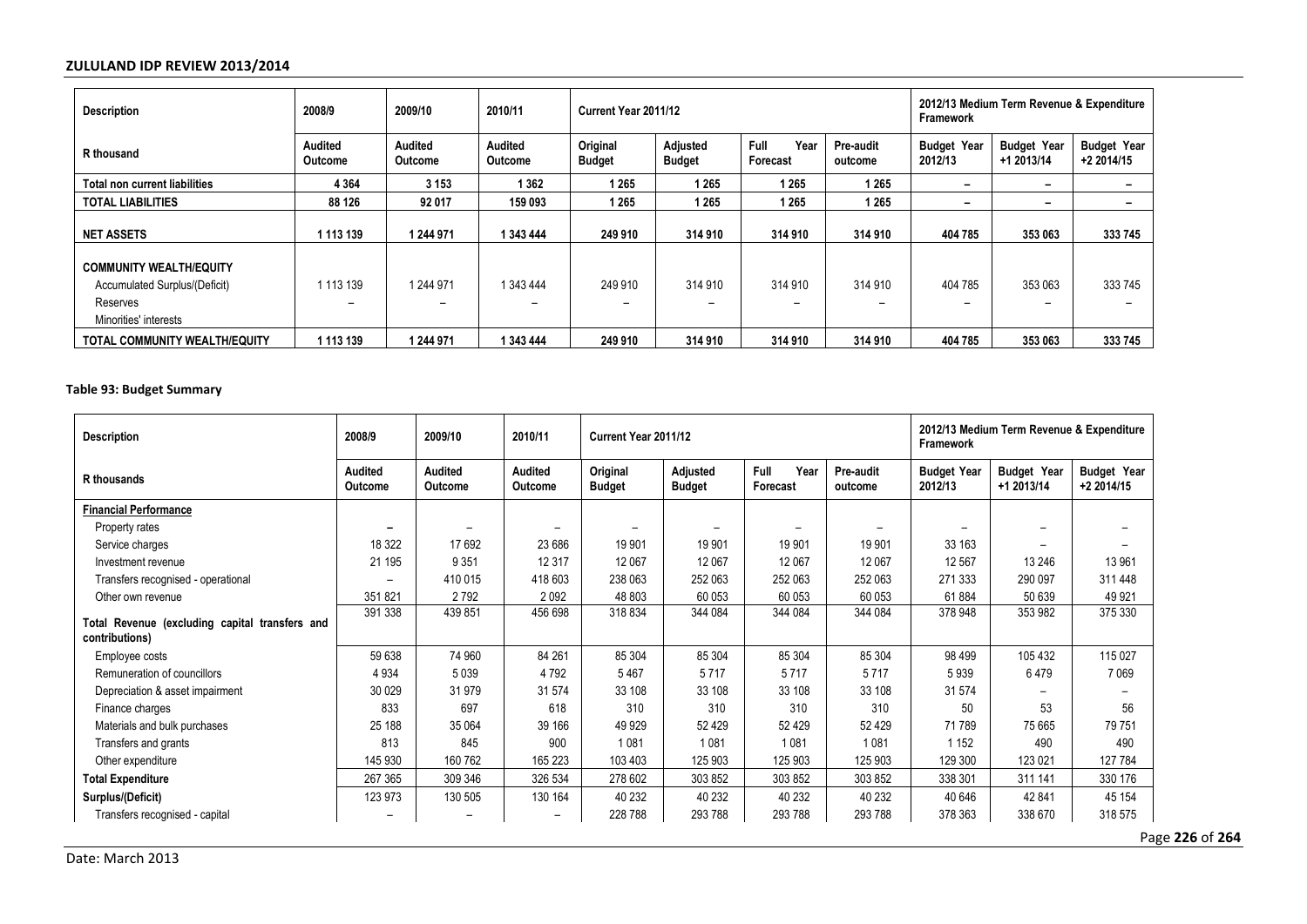| <b>Description</b>                                                         | 2008/9                   | 2009/10                   | 2010/11                          | Current Year 2011/12      |                           |                          |                          | 2012/13 Medium Term Revenue & Expenditure<br><b>Framework</b> |                                  |                                  |  |
|----------------------------------------------------------------------------|--------------------------|---------------------------|----------------------------------|---------------------------|---------------------------|--------------------------|--------------------------|---------------------------------------------------------------|----------------------------------|----------------------------------|--|
| R thousands                                                                | Audited<br>Outcome       | <b>Audited</b><br>Outcome | <b>Audited</b><br><b>Outcome</b> | Original<br><b>Budget</b> | Adjusted<br><b>Budget</b> | Full<br>Year<br>Forecast | Pre-audit<br>outcome     | <b>Budget Year</b><br>2012/13                                 | <b>Budget Year</b><br>+1 2013/14 | <b>Budget Year</b><br>+2 2014/15 |  |
| Contributions recognised - capital & contributed<br>assets                 | $\overline{\phantom{m}}$ |                           | $\overline{\phantom{0}}$         | 19 2 64                   | 19 264                    | 19 264                   | 19 264                   | 19656                                                         | 14 3 9 3                         | 15 170                           |  |
| Surplus/(Deficit)<br>after<br>capital<br>transfers<br>- &<br>contributions | 123 973                  | 130 505                   | 130 164                          | 288 284                   | 353 284                   | 353 284                  | 353 284                  | 438 665                                                       | 395 904                          | 378 900                          |  |
| Share of surplus/ (deficit) of associate                                   |                          |                           |                                  |                           |                           |                          |                          |                                                               |                                  |                                  |  |
| Surplus/(Deficit) for the year                                             | 123 973                  | 130 505                   | 130 164                          | 288 284                   | 353 284                   | 353 284                  | 353 284                  | 438 665                                                       | 395 904                          | 378 900                          |  |
| Capital expenditure & funds sources                                        |                          |                           |                                  |                           |                           |                          |                          |                                                               |                                  |                                  |  |
| Capital expenditure                                                        | 1071383                  | 1 167 616                 | 1463068                          | 248 052                   | 313 052                   | 313 052                  | 368 052                  | 398 019                                                       | 353 063                          | 333 745                          |  |
| Transfers recognised - capital                                             | 1071383                  | 1 167 616                 | 1463068                          | 267 316                   | 332 316                   | 332 316                  | 332 316                  | 398 019                                                       | 353 063                          | 333 745                          |  |
| Public contributions & donations                                           |                          |                           |                                  | $\equiv$                  | $\overline{\phantom{0}}$  |                          | $\overline{\phantom{0}}$ | $\overline{\phantom{0}}$                                      | $\overline{\phantom{0}}$         | $\equiv$                         |  |
| Borrowing                                                                  |                          |                           |                                  | $\overline{\phantom{0}}$  |                           | $\overline{\phantom{0}}$ |                          |                                                               | $\overline{\phantom{0}}$         |                                  |  |
| Internally generated funds                                                 |                          |                           |                                  | $\overline{\phantom{0}}$  |                           |                          |                          |                                                               |                                  |                                  |  |
| Total sources of capital funds                                             | 1071383                  | 1 167 616                 | 1463068                          | 267 316                   | 332 316                   | 332 316                  | 332 316                  | 398 019                                                       | 353 063                          | 333 745                          |  |
| <b>Financial position</b>                                                  |                          |                           |                                  |                           |                           |                          |                          |                                                               |                                  |                                  |  |
| Total current assets                                                       | 128 643                  | 168 058                   | 206 147                          | 3 1 2 3                   | 3 1 2 3                   | 3 1 2 3                  | 3 1 2 3                  | 6766                                                          |                                  |                                  |  |
| Total non current assets                                                   | 1 072 622                | 1 168 929                 | 1 296 390                        | 248 052                   | 313 052                   | 313 052                  | 313 052                  | 398 019                                                       | 353 063                          | 333 745                          |  |
| <b>Total current liabilities</b>                                           | 83762                    | 88 864                    | 157 731                          | $\overline{\phantom{0}}$  | $\overline{\phantom{0}}$  |                          |                          |                                                               |                                  |                                  |  |
| Total non current liabilities                                              | 4 3 6 4                  | 3 1 5 3                   | 1 3 6 2                          | 1 2 6 5                   | 1 2 6 5                   | 1 2 6 5                  | 1 2 6 5                  |                                                               |                                  |                                  |  |
| Community wealth/Equity                                                    | 1 113 139                | 1 244 971                 | 1 343 444                        | 249 910                   | 314 910                   | 314 910                  | 314 910                  | 404 785                                                       | 353 063                          | 333 745                          |  |
| <b>Cash flows</b>                                                          |                          |                           |                                  |                           |                           |                          |                          |                                                               |                                  |                                  |  |
| Net cash from (used) operating                                             | 108 037                  | 196 602                   | 155 853                          | 324 212                   | 339 215                   | 339 215                  | 339 215                  | 432 819                                                       | 357 134                          | 338 186                          |  |
| Net cash from (used) investing                                             | (193658)                 | (124969)                  | (157685)                         | (248052)                  | (313052)                  | (313052)                 | (313052)                 | (398019)                                                      | (353063)                         | (333745)                         |  |
| Net cash from (used) financing                                             | (1255)                   | (1087)                    | (1720)                           |                           |                           |                          |                          | $\overline{\phantom{0}}$                                      |                                  |                                  |  |
| Cash/cash equivalents at the year end                                      | 77 624                   | 148 170                   | 144 618                          | 224 330                   | 174 333                   | 174 333                  | 174 333                  | 219 133                                                       | 223 204                          | 227 645                          |  |
| <b>Cash backing/surplus reconciliation</b>                                 |                          |                           |                                  |                           |                           |                          |                          |                                                               |                                  |                                  |  |
| Cash and investments available                                             | 77 663                   | 148 170                   | 144 618                          |                           |                           |                          |                          |                                                               |                                  |                                  |  |
| Application of cash and investments                                        | 70 937                   | (299 899)                 | (81264)                          | (3 123)                   | (3 123)                   | (3 123)                  | (3 123)                  | (8165)                                                        |                                  |                                  |  |
| Balance - surplus (shortfall)                                              | 6725                     | 448 069                   | 225 882                          | 3 1 2 3                   | 3 1 2 3                   | 3 1 2 3                  | 3 1 2 3                  | 8 1 6 5                                                       | $\overline{\phantom{a}}$         | -                                |  |
| Asset management                                                           |                          |                           |                                  |                           |                           |                          |                          |                                                               |                                  |                                  |  |
| Asset register summary (WDV)                                               | 379                      | 265                       | 211                              |                           | $\overline{\phantom{0}}$  |                          |                          |                                                               |                                  |                                  |  |
| Depreciation & asset impairment                                            | 30 0 29                  | 31 979                    | 31 574                           | 33 108                    | 33 108                    | 33 108                   | 31 574                   | 31 574                                                        |                                  | -                                |  |
| Renewal of Existing Assets                                                 | 1 071 383                | 1 167 616                 | $\overline{\phantom{0}}$         | 361 364                   | 361 364                   | 361 364                  | 361 364                  | $\overline{\phantom{a}}$                                      |                                  | $\overline{\phantom{0}}$         |  |

Page **227** of **264**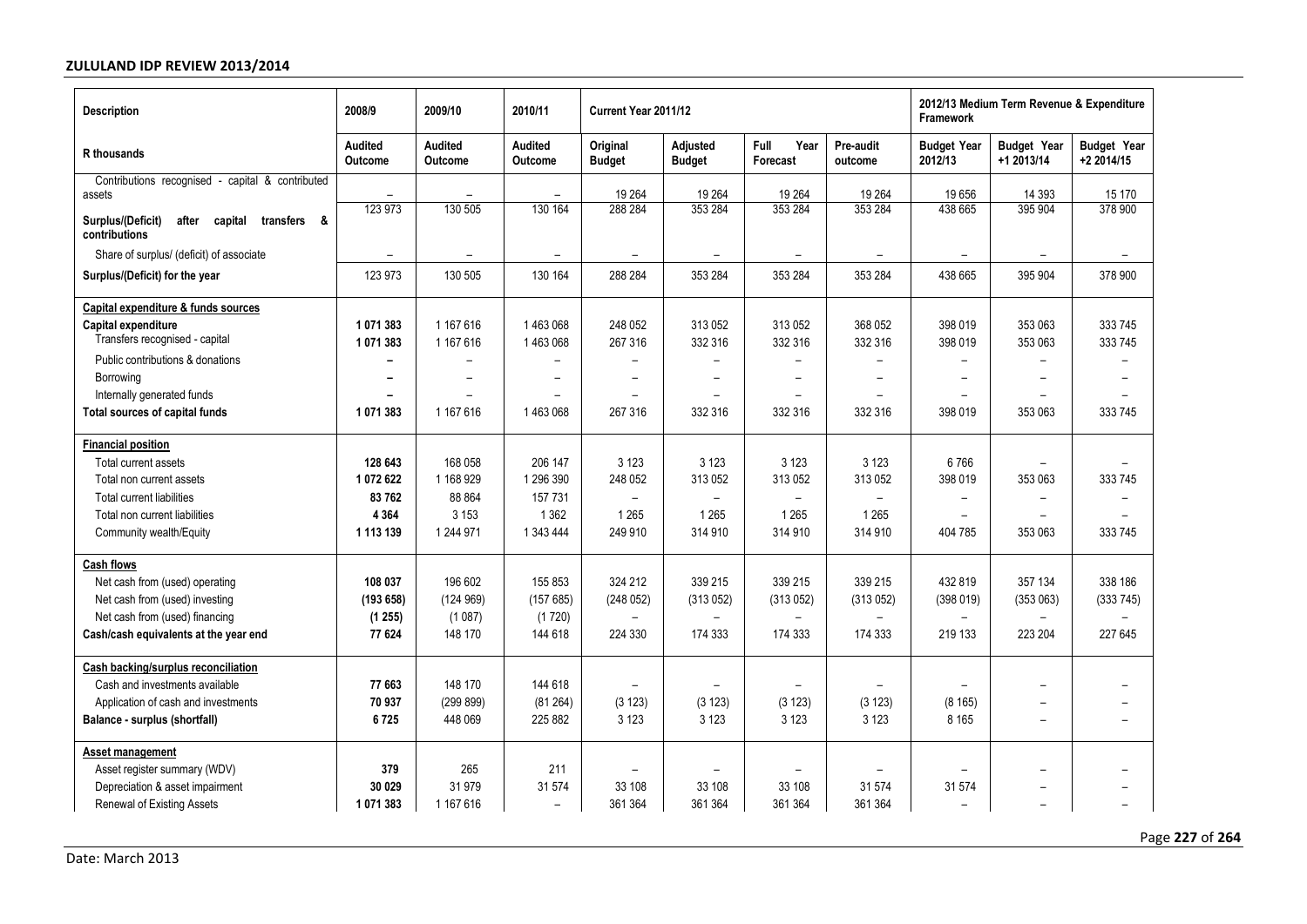| <b>Description</b>                     | 2008/9                   | 2009/10                  | 2010/11                  | Current Year 2011/12      |                           |                          |                          | 2012/13 Medium Term Revenue & Expenditure<br><b>Framework</b> |                                  |                                  |  |
|----------------------------------------|--------------------------|--------------------------|--------------------------|---------------------------|---------------------------|--------------------------|--------------------------|---------------------------------------------------------------|----------------------------------|----------------------------------|--|
| R thousands                            | Audited<br>Outcome       | Audited<br>Outcome       | Audited<br>Outcome       | Original<br><b>Budget</b> | Adjusted<br><b>Budget</b> | Full<br>Year<br>Forecast | Pre-audit<br>outcome     | <b>Budget Year</b><br>2012/13                                 | <b>Budget Year</b><br>+1 2013/14 | <b>Budget Year</b><br>+2 2014/15 |  |
| Repairs and Maintenance                | 19 277                   | 26 128                   | 27 837                   | 40 232                    | 40 232                    | 40 232                   | 40 646                   | 40 646                                                        | 42 841                           | 45 154                           |  |
| Free services                          |                          |                          |                          |                           |                           |                          |                          |                                                               |                                  |                                  |  |
| Cost of Free Basic Services provided   | -                        | $\overline{\phantom{0}}$ | $-$                      | -                         | $-$                       | $\overline{\phantom{0}}$ |                          | $\overline{\phantom{0}}$                                      | $\overline{\phantom{0}}$         |                                  |  |
| Revenue cost of free services provided | -                        | $-$                      | $-$                      |                           | $-$                       | $\overline{\phantom{0}}$ |                          | $\overline{\phantom{0}}$                                      | $\overline{\phantom{0}}$         |                                  |  |
| Households below minimum service level |                          |                          |                          |                           |                           |                          |                          |                                                               |                                  |                                  |  |
| Water:                                 | 59                       | $\overline{\phantom{0}}$ | 54                       | $\overline{\phantom{0}}$  | $\overline{\phantom{0}}$  | $\overline{\phantom{0}}$ | 48                       | 48                                                            | 46                               | 46                               |  |
| Sanitation/sewerage:                   | 79                       | $\overline{\phantom{0}}$ | 70                       | $\overline{\phantom{0}}$  | $-$                       | $\overline{\phantom{0}}$ | $\overline{\phantom{0}}$ | $\overline{\phantom{0}}$                                      | $\overline{\phantom{0}}$         |                                  |  |
| Energy:                                | -                        | $-$                      | $-$                      | -                         | $-$                       | -                        |                          | $\overline{\phantom{0}}$                                      | $\overline{\phantom{0}}$         |                                  |  |
| Refuse:                                | $\overline{\phantom{0}}$ | $\overline{\phantom{0}}$ | $\overline{\phantom{0}}$ | $\overline{\phantom{0}}$  | $\overline{\phantom{0}}$  | $\overline{\phantom{0}}$ | -                        | $\overline{\phantom{0}}$                                      | $\overline{\phantom{0}}$         |                                  |  |

# **Table 94: Municipal Revenue and Expenditure**

| Description                                                          | 2008/9                    | 2009/10                   | 2010/11                   | Current Year 2011/12      |                           |                          |                      | 2012/13 Medium Term Revenue & Expenditure<br>Framework |                                  |                                  |  |
|----------------------------------------------------------------------|---------------------------|---------------------------|---------------------------|---------------------------|---------------------------|--------------------------|----------------------|--------------------------------------------------------|----------------------------------|----------------------------------|--|
| R thousand                                                           | <b>Audited</b><br>Outcome | <b>Audited</b><br>Outcome | <b>Audited</b><br>Outcome | Original<br><b>Budget</b> | Adjusted<br><b>Budget</b> | Full<br>Year<br>Forecast | Pre-audit<br>outcome | Year<br><b>Budget</b><br>2012/13                       | <b>Budget Year</b><br>+1 2013/14 | <b>Budget Year</b><br>+2 2014/15 |  |
| <b>Revenue By Source</b>                                             |                           |                           |                           |                           |                           |                          |                      |                                                        |                                  |                                  |  |
| Property rates<br>Property rates - penalties & collection<br>charges |                           |                           |                           |                           | $\overline{\phantom{a}}$  | $\qquad \qquad -$        | -                    | $\overline{\phantom{0}}$                               |                                  | -                                |  |
| Service charges - electricity revenue                                | $\overline{\phantom{0}}$  |                           |                           |                           | -                         | $\overline{\phantom{0}}$ |                      |                                                        | $-$                              | $\overline{\phantom{0}}$         |  |
| Service charges - water revenue                                      | 13 118                    | 12 209                    | 16 239                    | 15 105                    | 15 105                    | 15 105                   | 15 105               | 24 952                                                 | -                                | $\overline{\phantom{0}}$         |  |
| Service charges - sanitation revenue                                 | 5 2 0 4                   | 5 4 8 3                   | 7447                      | 4796                      | 4796                      | 4796                     | 4796                 | 7820                                                   | -                                | -                                |  |
| Service charges - refuse revenue                                     | -                         | -                         | $\overline{\phantom{0}}$  | $\qquad \qquad$           | $\overline{\phantom{m}}$  | -                        | -                    | 392                                                    | -                                | $\overline{\phantom{0}}$         |  |
| Service charges - other                                              |                           |                           |                           |                           |                           |                          |                      |                                                        |                                  |                                  |  |
| Rental of facilities and equipment                                   | 83                        | 95                        | 84                        |                           |                           |                          |                      |                                                        |                                  |                                  |  |
| Interest earned - external investments                               | 21 195                    | 9 3 5 1                   | 12 3 17                   | 12 067                    | 12 067                    | 12 067                   | 12 067               | 12 5 67                                                | 13 24 6                          | 13 961                           |  |
| Interest earned - outstanding debtors                                | 272                       | 914                       | 574                       |                           |                           |                          |                      |                                                        |                                  |                                  |  |
| Dividends received                                                   |                           |                           |                           |                           |                           |                          |                      |                                                        |                                  |                                  |  |
| Fines                                                                |                           |                           |                           |                           |                           |                          |                      |                                                        |                                  |                                  |  |
| Licences and permits                                                 |                           |                           |                           |                           |                           |                          |                      |                                                        |                                  |                                  |  |
| Agency services                                                      |                           |                           |                           |                           |                           |                          |                      |                                                        |                                  |                                  |  |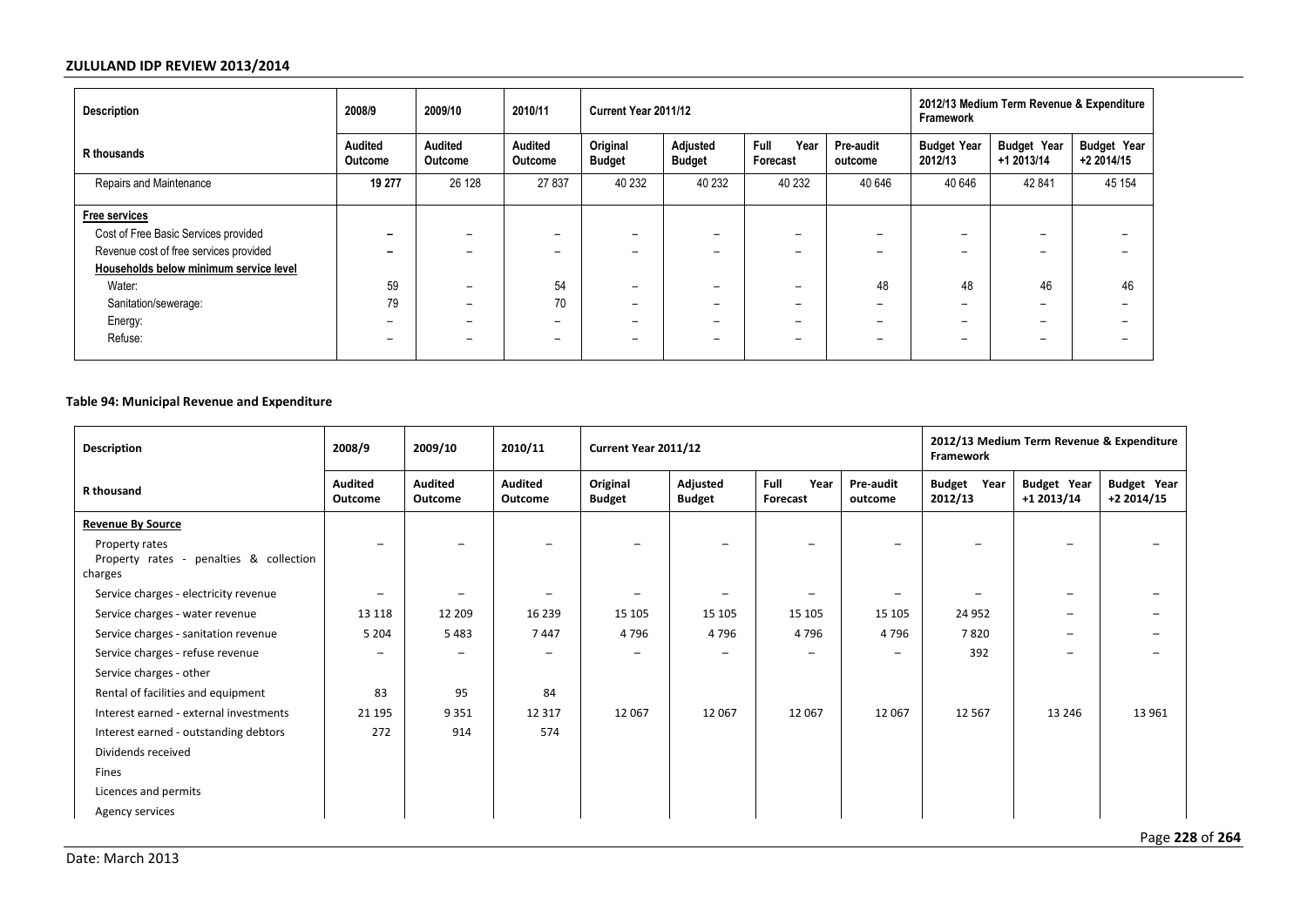| <b>Description</b>                                                                        | 2008/9                              | 2009/10                             | 2010/11                             | Current Year 2011/12        |                              |                              |                              | 2012/13 Medium Term Revenue & Expenditure<br>Framework |                                  |                                   |  |
|-------------------------------------------------------------------------------------------|-------------------------------------|-------------------------------------|-------------------------------------|-----------------------------|------------------------------|------------------------------|------------------------------|--------------------------------------------------------|----------------------------------|-----------------------------------|--|
| R thousand                                                                                | <b>Audited</b><br><b>Outcome</b>    | <b>Audited</b><br><b>Outcome</b>    | <b>Audited</b><br><b>Outcome</b>    | Original<br><b>Budget</b>   | Adjusted<br><b>Budget</b>    | Full<br>Year<br>Forecast     | Pre-audit<br>outcome         | <b>Budget Year</b><br>2012/13                          | <b>Budget Year</b><br>+1 2013/14 | <b>Budget Year</b><br>$+22014/15$ |  |
| Transfers recognised - operational                                                        |                                     | 410 015                             | 418 603                             | 238 063                     | 252 063                      | 252 063                      | 252 063                      | 271 333                                                | 290 097                          | 311 448                           |  |
| Other revenue                                                                             | 351 405                             | 1586                                | 1411                                | 48 803                      | 60 053                       | 60 053                       | 60 053                       | 61884                                                  | 50 639                           | 49 9 21                           |  |
| Gains on disposal of PPE                                                                  | 61                                  | 197                                 | 23                                  |                             |                              |                              |                              |                                                        |                                  |                                   |  |
| Total Revenue (excluding capital transfers<br>and contributions)                          | 391 338                             | 439 851                             | 456 698                             | 318834                      | 344 084                      | 344 084                      | 344 084                      | 378 948                                                | 353 982                          | 375 330                           |  |
| <b>Expenditure By Type</b><br>Employee related costs                                      | 59 638                              | 74 960                              | 84 261                              | 85 304                      | 85 304                       | 85 304                       | 85 304                       | 98 499                                                 | 105 432                          | 115 027                           |  |
| Remuneration of councillors                                                               | 4934                                | 5 0 3 9                             | 4792                                | 5 4 6 7                     | 5717                         | 5717                         | 5717                         | 5939                                                   | 6479                             | 7069                              |  |
| Debt impairment                                                                           |                                     |                                     | 14 9 96                             | 3055                        | 3 0 5 5                      | 3 0 5 5                      | 3 0 5 5                      | 3 2 2 6                                                | 4071                             | 4 4 4 1                           |  |
| Depreciation & asset impairment                                                           | 30 0 29                             | 31979                               | 31574                               | 33 108                      | 33 108                       | 33 108                       | 33 108                       | 31 574                                                 |                                  |                                   |  |
| Finance charges                                                                           | 833                                 | 697                                 | 618                                 | 310                         | 310                          | 310                          | 310                          | 50                                                     | 53                               | 56                                |  |
| <b>Bulk purchases</b>                                                                     | 25 188                              | 35 064                              | 39 166                              | 49 9 29                     | 52 4 29                      | 52 4 29                      | 52 4 29                      | 71 789                                                 | 75 665                           | 79 751                            |  |
| Other materials                                                                           |                                     |                                     |                                     |                             |                              |                              |                              |                                                        |                                  |                                   |  |
| Contracted services                                                                       | 3 0 0 8                             | 3707                                | 4 3 4 4                             | 10759                       | 10759                        | 10759                        | 10759                        | 13757                                                  | 14 500                           | 15 2 8 3                          |  |
| Transfers and grants                                                                      | 813                                 | 845                                 | 900                                 | 1081                        | 1081                         | 1081                         | 1081                         | 1 1 5 2                                                | 490                              | 490                               |  |
| Other expenditure                                                                         | 142 921                             | 157 056                             | 145 883                             | 89 5 88                     | 112 088                      | 112 088                      | 112 088                      | 112 317                                                | 104 451                          | 108 060                           |  |
| Loss on disposal of PPE                                                                   |                                     |                                     |                                     |                             |                              |                              |                              |                                                        |                                  |                                   |  |
| <b>Total Expenditure</b>                                                                  | 267 365                             | 309 346                             | 326 534                             | 278 602                     | 303 852                      | 303 852                      | 303 852                      | 338 301                                                | 311 141                          | 330 176                           |  |
| Surplus/(Deficit)<br>Transfers recognised - capital<br>Contributions recognised - capital | 123 973<br>$\overline{\phantom{0}}$ | 130 505<br>$\overline{\phantom{0}}$ | 130 164<br>$\overline{\phantom{0}}$ | 40 232<br>228788<br>19 2 64 | 40 232<br>293 788<br>19 2 64 | 40 232<br>293 788<br>19 2 64 | 40 232<br>293 788<br>19 2 64 | 40 646<br>378 363<br>19 65 6                           | 42 841<br>338 670<br>14 3 9 3    | 45 154<br>318 575<br>15 170       |  |
| Contributed assets                                                                        | 123 973                             | 130 505                             | 130 164                             | 288 284                     | 353 284                      | 353 284                      | 353 284                      | 438 665                                                | 395 904                          | 378 900                           |  |
| Surplus/(Deficit) after capital transfers &<br>contributions<br>Taxation                  |                                     |                                     |                                     |                             |                              |                              |                              |                                                        |                                  |                                   |  |
| Surplus/(Deficit) after taxation                                                          | 123 973                             | 130 505                             | 130 164                             | 288 284                     | 353 284                      | 353 284                      | 353 284                      | 438 665                                                | 395 904                          | 378 900                           |  |
| Attributable to minorities                                                                |                                     |                                     |                                     |                             |                              |                              |                              |                                                        |                                  |                                   |  |
|                                                                                           | 123 973                             | 130 505                             | 130 164                             | 288 284                     | 353 284                      | 353 284                      | 353 284                      | 438 665                                                | 395 904                          | 378 900                           |  |
| Surplus/(Deficit) attributable to municipality                                            |                                     |                                     |                                     |                             |                              |                              |                              |                                                        |                                  |                                   |  |
| Share of surplus/ (deficit) of associate                                                  |                                     |                                     |                                     |                             |                              |                              |                              |                                                        |                                  |                                   |  |
| Surplus/(Deficit) for the year                                                            | 123 973                             | 130 505                             | 130 164                             | 288 284                     | 353 284                      | 353 284                      | 353 284                      | 438 665                                                | 395 904                          |                                   |  |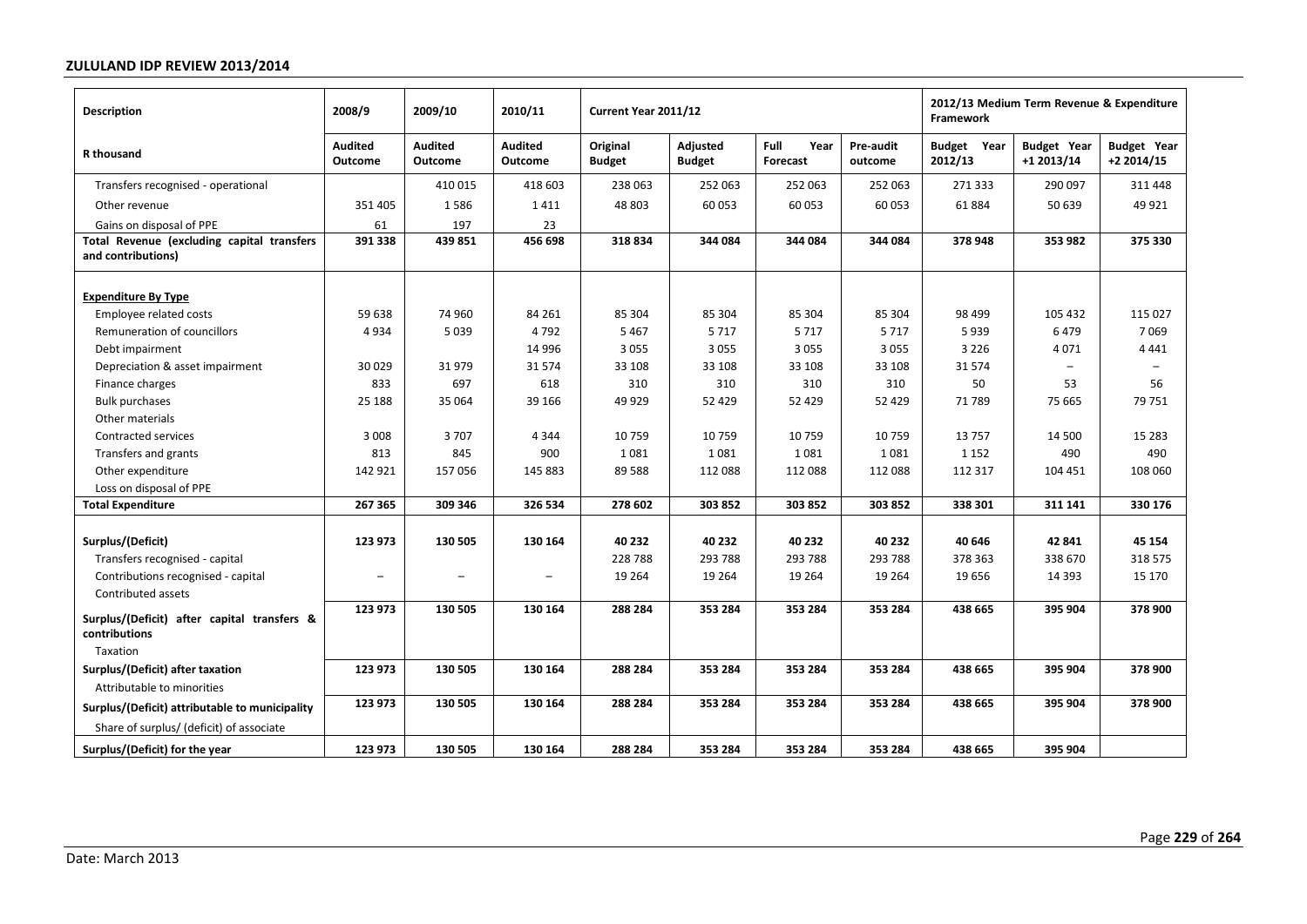# **3.1 CHANGES IN OPERATING EXPENDITURE FROM PREVIOUS FINANCIAL YEAR EXPLAINED**

- **The employee related cost** comprises 26% of the total operating budget. The primary reason for the 15% increase is the 15% increase is the increment of 9.1% including the notch increases and new positions of five water tanker drivers, one Fire engine driver, three firemen, two administration officers, Chief Accountant and a Customer Care Officer.
- An 9.1% increment for **Councillor's remuneration** is provided for
- **Working Capital Reserve:** This is the provision for doubtful debts as results of a non-collection level. The 6% increase is based on the projection.
- **Depreciation:** This is a non cash item budgeted for as per the stipulation of the new accounting standards and is funded from backlog depreciation. The 5% decrease is based on the on the preliminary 2012/2013 depreciation calculation.
- **Repairs and Maintenance** 
	- $\circ$  Buildings: The budgeted amount is for the maintenance of municipal buildings. Decreased by 50%
	- o Vehicles: The 29% increase is provided due to high expenditure on maintenance of water tankers and poor condition of vehicles
- **Bulk Water Purification and Sewerage Treatment:** 
	- o Bulk sewerage treatment and bulk water purification is based on the existing contract and there are no major increases except for the 6% inflation provision increase.
	- o Bulk electricity has also increased as a result of the expected above average increment by Eskom and the contribution towards the new electricity network for the water and waste water treatment plants
- **Grants and Subsidies Paid:** 
	- o The Grants and Subsidies have been phased out as no more grants received as part of equitable share. The only grants that are still payable to the local municipalities are the Tourism grants to local municipalities and the Water Services Provider grant to Abaqulusi local municipality.
- **General expenses** increased by 0.17% from R122,612,604 to R122,825,370 due to the percentage change in inflation of 5.6%.

# **3.2 CHANGES IN OPERATING INCOME FROM PREVIOUS FINANCIAL YEAR EXPLAINED**

### **User charges**

- o A tariffs increases of 6% on the tariffs applicable to the band 7-30 kl and 12% on the bands above 30kl
- o Free basic water of 6kl per household per month is provided for.
- o Sale of water is based on the proposed tariffs structure.
- o Other tariffs to increase 6%
- **Interest income** 
	- o Is expected to increase as a results of interest rate from R12,066,793 to R12,566,926
- **Grants Income** 
	- o Equitable share increased by R24,528,000 from R234,326,000 to R258,854,000.
	- o Provincial Grants are based on provincial 2011/12 budget statement. The airport grant increased from R10m to R20m and the P700 grant of R14m was once off grant in 2011/2012.

## **4. AG REPORT FOR THE YEAR ENDING JUNE 2012 & RESPONSES AND ACTIONS THERETO**

# **4.1 AG REPORT FOR THE YEAR ENDING JUNE 2012**

### **REPORT ON THE FINANCIAL STATEMENTS**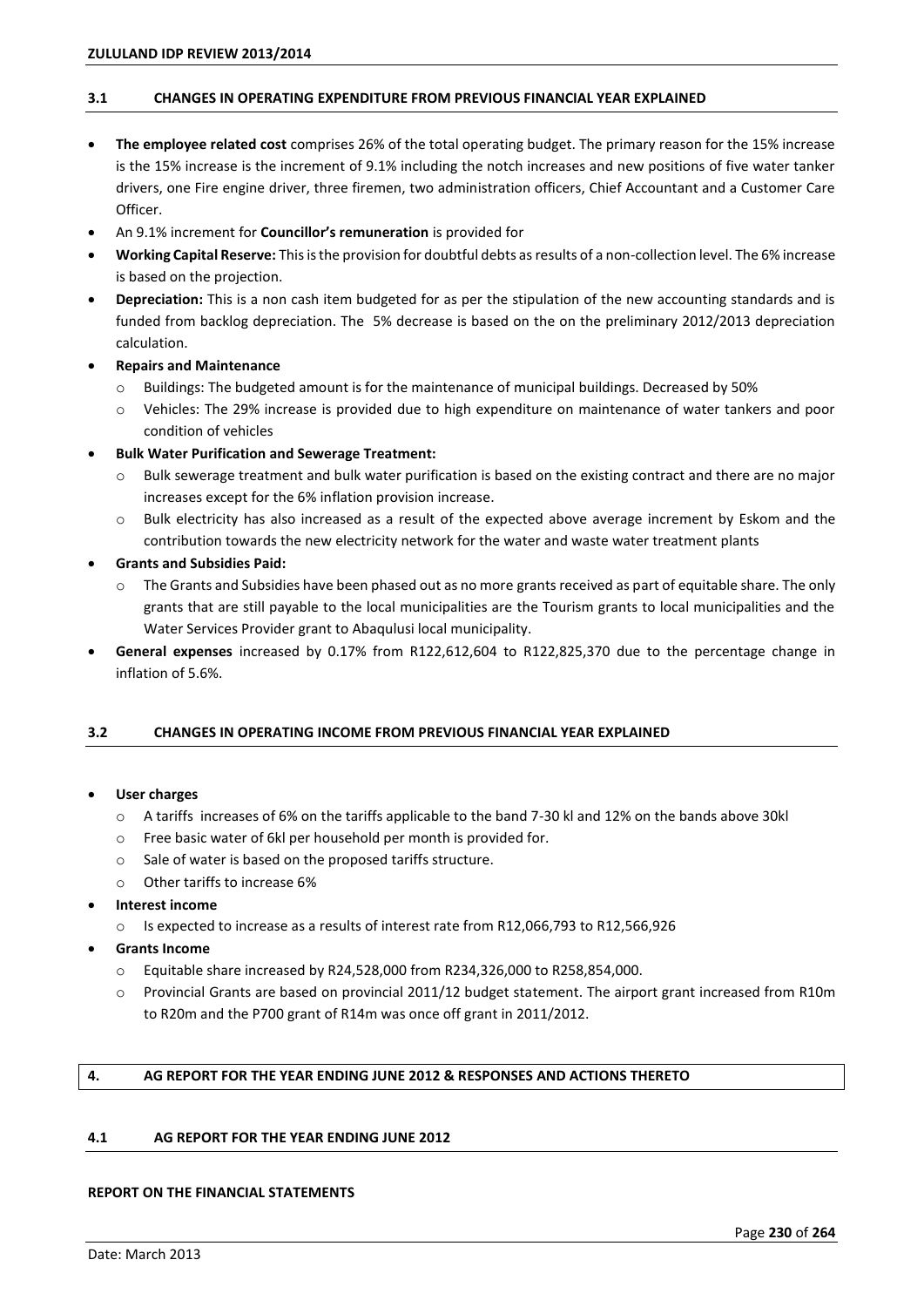## **Introduction**

1. I have audited the financial statements of the Zululand District Municipality set out on pages xx to xx, which comprise the statement of financial position as at 30 June 2012, the statement of financial performance, statement of changes in net assets and the cash flow statement for the year then ended, and the notes, comprising a summary of significant accounting policies and other explanatory information.

#### Accounting officer's responsibility for the financial statements

2. The accounting officer is responsible for the preparation and fair presentation of these financial statements in accordance with the South African Standards of Generally Recognised Accounting Practice (SA Standards of GRAP) and the requirements of the Local Government: Municipal Finance Management Act of South Africa, 2003 (Act No. 56 of 2003) (MFMA) and the Division of Revenue Act of South Africa, 2011 (Act No. 6 of 2011) (DoRA), and for such internal control as the accounting officer determines is necessary to enable the preparation of financial statements that are free from material misstatement, whether due to fraud or error.

#### **Auditor-General's responsibility**

- 3. My responsibility is to express an opinion on the financial statements based on my audit. I conducted my audit in accordance with the Public Audit Act of South Africa, 2004 (Act No. 25 of 2004) (PAA), the *General Notice* issued in terms thereof and International Standards on Auditing. Those standards require that I comply with ethical requirements and plan and perform the audit to obtain reasonable assurance about whether the financial statements are free from material misstatement.
- 4. An audit involves performing procedures to obtain audit evidence about the amounts and disclosures in the financial statements. The procedures selected depend on the auditor's judgement, including the assessment of the risks of material misstatement of the financial statements, whether due to fraud or error. In making those risk assessments, the auditor considers internal control relevant to the municipality's preparation and fair presentation of the financial statements in order to design audit procedures that are appropriate in the circumstances, but not for the purpose of expressing an opinion on the effectiveness of the municipality's internal control. An audit also includes evaluating the appropriateness of accounting policies used and the reasonableness of accounting estimates made by management, as well as evaluating the overall presentation of the financial statements.
- 5. I believe that the audit evidence I have obtained is sufficient and appropriate to provide a basis for my audit opinion.

### **Opinion**

6. In my opinion, the financial statements present fairly, in all material respects, the financial position of the Zululand District Municipality as at 30 June 2012, and its financial performance and cash flows for the year then ended in accordance with the SA Standards of GRAP and the requirements of the MFMA and DoRA.

### **Emphasis of matters**

7. I draw attention to the matters below. My opinion is not modified in respect of these matters.

### **Unauthorised expenditure**

8. Unauthorised expenditure totalling R6,975 million was incurred as a result of overspending on the budget in respect of employee cost, remuneration of councillors and material and bulk purchases. This amount has been disclosed in note 34 in the financial statements.

#### **Irregular expenditure**

9. As disclosed in note 34, irregular expenditure totalling R1,237 million was incurred as a result of the municipality not obtaining three quotes and due to suppliers in service of the state who were doing business with the municipality totalling R10,209 million.

#### **Material losses**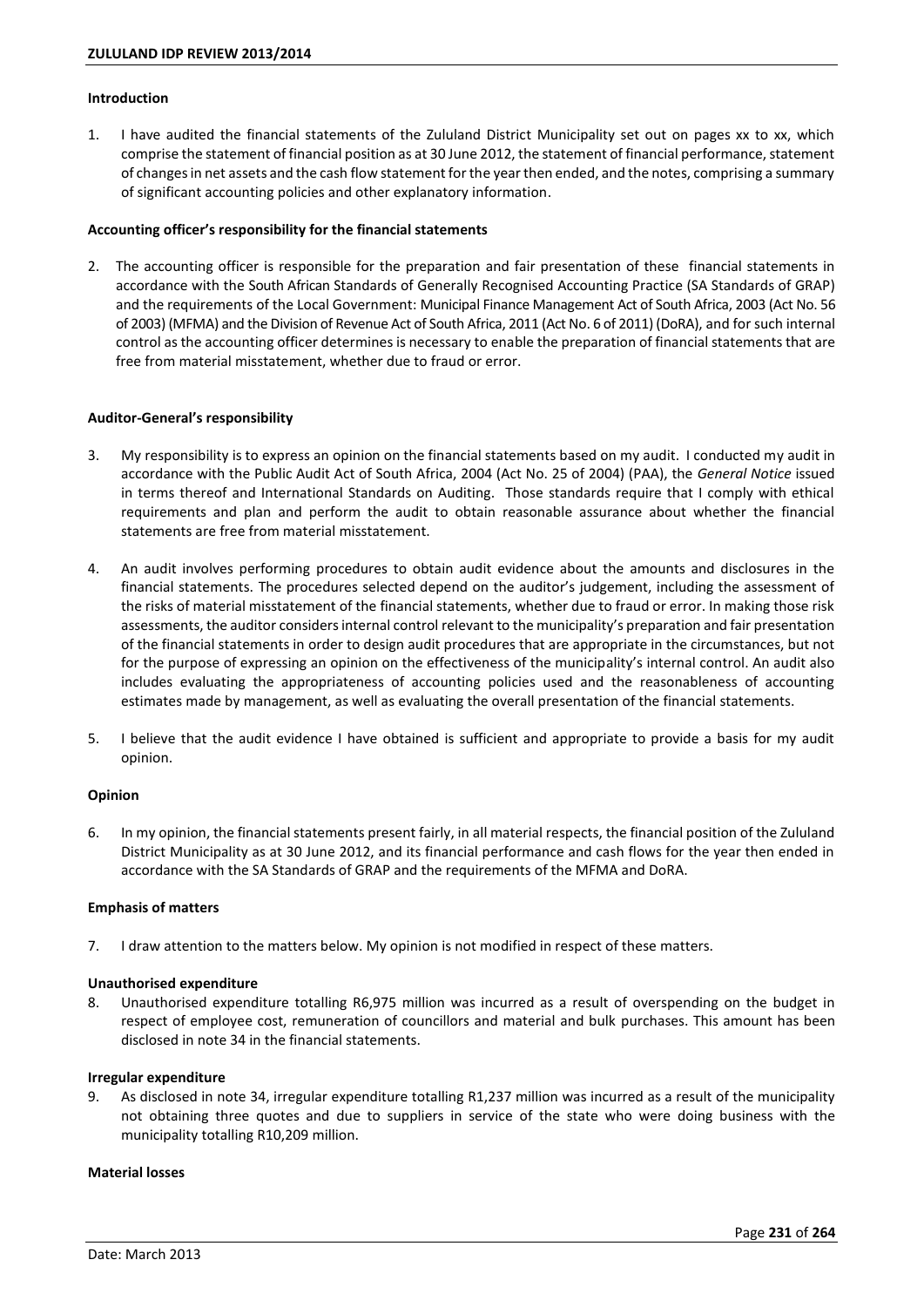10. As disclosed in note 34 to the financial statements, the municipality suffered distribution losses to the value of R98,600 during the financial year under review.

## **Restatement of corresponding figures**

11. As disclosed in note 37 to the financial statements, the corresponding figures for the 2010-11 financial years have been restated as a result of errors discovered during 2011-12 financial statements.

# **Additional**

12. I draw attention to the matters below. My opinion is not modified in respect of these matters.

## **Unaudited supplementary information**

13. The supplementary information set out on pages xx to xx does not form part of the financial statements and is presented as additional information. I have not audited this schedule and, accordingly, I do not express an opinion thereon.

## **REPORT ON OTHER LEGAL AND REGULATORY REQUIREMENTS**

14. In accordance with the PAA and the *General Notice* issued in terms thereof, I report the following findings relevant to performance against predetermined objectives, compliance with laws and regulations and internal control, but not for the purpose of expressing an opinion.

### **Predetermined objectives**

- 15. I performed procedures to obtain evidence about the usefulness and reliability of the information in the annual performance report as set out on pages xx to xx of the annual report.
- 16. The reported performance against predetermined objectives was evaluated against the overall criteria of usefulness and reliability. The usefulness of information in the annual performance report relates to whether it is presented in accordance with the National Treasury annual reporting principles and whether the reported performance is consistent with the planned objectives. The usefulness of information further relates to whether indicators and targets are measurable (i.e. well defined, verifiable, specific, measurable and time bound) and relevant as required by the *National Treasury Framework for managing programme performance information (FMPPI)*. The reliability of the information in respect of the selected objectives is assessed to determine whether it adequately reflects the facts (i.e. whether it is valid, accurate and complete).
- 17. There were no material findings on the annual performance report concerning the usefulness and reliability of the information.

### **Compliance with laws and regulations**

18. I performed procedures to obtain evidence that the Zululand District Municipality had complied with applicable laws and regulations regarding financial matters, financial management and other related matters. My findings on material non-compliance with specific matters in key applicable laws and regulations as set out in the *General Notice* issued in terms of the PAA are as follows:

### **Annual financial statements**

19. The annual financial statements were subject to material adjustments as a result of the audit. These adjustments constitute non-compliance with sections 122(1)(a) of the MFMA.

### **Expenditure management**

20. The accounting officer did not take reasonable steps to prevent unauthorised and irregular expenditure, as required by section 62(1)(d) of the MFMA.

### **Procurement and contract management**